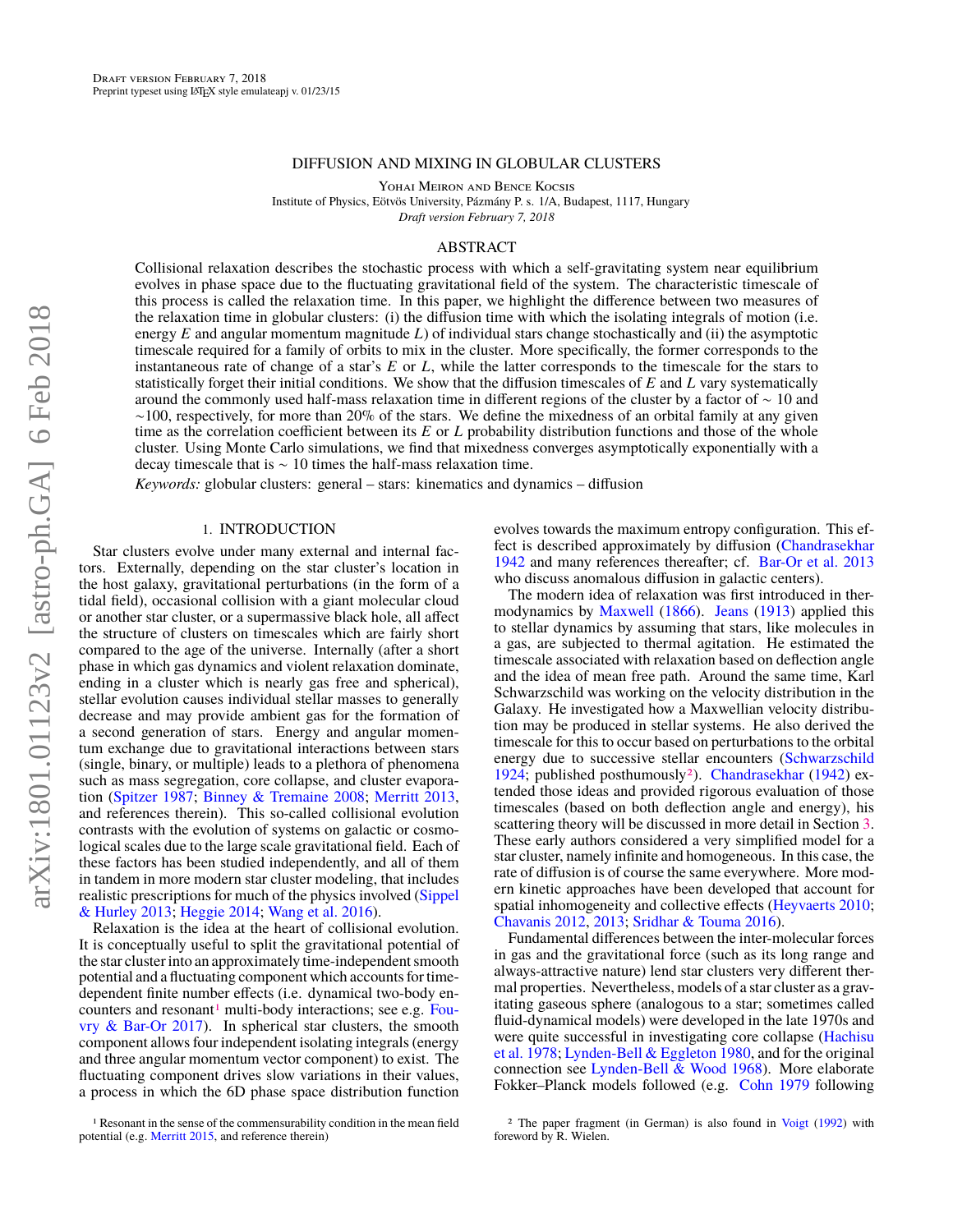from earlier works such as [Hénon](#page-9-22) [1961](#page-9-22) and [Kuzmin](#page-9-23) [1957\)](#page-9-23), based on orbit-averaged diffusion coefficients, which required less assumptions than the gaseous models. These more accurate models made it possible to study the time evolution of star clusters, in the continuum (large *N*) limit, with relative modest computational effort. They considered a cluster's inhomogeneous density profile, where now the relaxation time may vary considerably between the inner and outer parts of the cluster.

These previous works have devoted much attention to the collisional evolution of the star cluster as a whole, but not much focus has been given to the evolution of particular orbital families, i.e. stars with similar (initial) values of total energy *E* and angular momentum magnitude *L* with respect to the cluster's center. Furthermore, multiple interpretations have been offered for the term *relaxation time*, namely that it is the (mean) time for a quantity to change by order of itself, or that it is the timescale for a star to statistically "forget its initial conditions". Under the circumstances relevant for a star cluster, however, those definitions are not the same as the diffusion timescale. While the diffusion time is an instantaneous timescale, those definitions describe a long term behavior we call *mixing* and discuss further and quantify in Sections [2](#page-1-1) and [4.](#page-4-0)

Since non-resonant 2-body relaxation is the main process responsible for both *E* and *L* exchange in star clusters, in this paper we will use the term *relaxation time* for the timescales associated with the diffusion of either *E* or *L*. The direction of the angular momentum vector is also a constant of motion which is affected by 2-body relaxation, in this case, however, vector resonant relaxation [\(Rauch & Tremaine](#page-9-24) [1996\)](#page-9-24) may play a role as well. The relative importance of vector resonant versus 2-body relaxation in star clusters (specifically, globular cluster lacking a central singularity) will be investigated in a future paper [\(Meiron & Kocsis](#page-9-25) [in prep.\)](#page-9-25).

In this paper, rather than studying the collisional evolution of the star cluster as a whole, we focus on the evolution (in the statistical sense) of particular orbital families, i.e. stars that are initially in a small neighborhood of a point in (*E*, *<sup>L</sup>*)-space. We use an idealized isolated Plummer model (which is isotropic) as an example, where all stars have the same mass, their masses are constant in time, and there are no binaries. The two aspects of this study are to find the *E*- and *L*-relaxation times as a function of *E* and *L*, and to statistically follow representative orbital families in time and quantify their degree of mixing using a quantity we call mixedness.

In Section [2](#page-1-1) we discuss diffusion in general terms; in Section [3](#page-1-0) we quantify the relaxation time and calculate it for different orbital families in a Plummer model; in Section [4](#page-4-0) we discuss the concept of mixing and how it is quantified by mixedness, which we measure for representative orbital families in a Plummer model; finally, we discuss general and astrophysical significance in Section [5.](#page-7-0)

### 2. SHORT AND LONG TERM BEHAVIOR

<span id="page-1-1"></span>Diffusion due to 2-body encounters is the dominant cause of change of the energy and angular momentum of individual particles in a system in equilibrium<sup>[3](#page-1-2)</sup>. A secondary cause is the gradual change of the global potential (which in our case is indirectly due to 2-body encounters but in the general case could be due to other reasons, e.g. change of the tidal field due to the cluster's motion through a galaxy). A timescale associated with the diffusion time of any constant of motion is commonly referred to as the relaxation time.

The rate of diffusion, expressed by the diffusion coefficients, is not uniform and depends on phase-space coordinates. Since individual particles are generally not stationary and move in phase-space even without diffusion, the concept of a relaxation time is meaningful if it is associated with some kind of averaged diffusion coefficient. Even so, the relaxation time is only an instantaneous timescale [\(Chandrasekhar](#page-9-8) [1942\)](#page-9-8) akin to the local slope of a curve. In this paper, we identify the relaxation time with the instantaneous ensemble-average of the diffusion time of the energy or angular momentum magnitude of individual stars. We calculate the diffusion time as the average initial rate of square change of energy and angular momentum due to two-body encounters with other stars in the cluster.

Mixing of a property  $x$  is the tendency of a distribution of *x* of any subpopulation in the cluster to evolve toward the distribution in the whole cluster (which itself may be changing in time due to collisional evolution), it occurs due to diffusion and therefore is not a separate physical process. This then describes the long term behavior of a system, as opposed to the instantaneous diffusion time. The subpopulation is a set of particles with a very narrow (initial) distribution of *x*, and *x* in our case is a constant of motion (i.e. a quantity that would not change in the absence of diffusion). In particular, for an approximately spherically symmetric cluster, it is a set of orbits with nearly the same (initial) semi-major axis and eccentricity<sup>[4](#page-1-3)</sup> (but arbitrary orientations of the orbital plane, orbital phase etc.) Consider the energy (e.g.) distribution of an orbital family: it is initially very narrow but widens with time due to diffusion. We expect that it will approach asymptotically to the energy distribution of all particles in the system. We quantify the amount of mixing using a quantity called mixedness, defined in Section [4.](#page-4-0)

In the following sections we explore the concepts of relaxation and mixing in a more detailed way, using the Plummer model to illustrate each one.

### 3. RELAXATION TIME

### 3.1. *Basic concepts*

<span id="page-1-0"></span>The following formula is often used to estimate the relaxation time in a stellar system

<span id="page-1-4"></span>
$$
t_{\text{relax}} = \frac{\alpha \sigma^3}{G^2 m \rho \ln \Lambda} \tag{1}
$$

where  $\sigma \equiv \sqrt{\langle v^2 \rangle/3}$  is the one-dimensional velocity dispersion. *m* is a particle's mass, *o* is the particle mass density. sion, *m* is a particle's mass,  $\rho$  is the particle mass density, and *G* is the gravitational constant. The dimensionless factors  $\alpha$  and ln  $\Lambda$  hide much of the complexity of the problem, they vary depending on the exact definition and will be discussed below. This formula has proved quite useful but it is important to understand its caveats. Derivation of this type of formula [\(Chandrasekhar](#page-9-8) [1942;](#page-9-8) [Spitzer](#page-9-0) [1987;](#page-9-0) [Binney &](#page-9-1) [Tremaine](#page-9-1) [2008\)](#page-9-1) requires making several assumptions. The first and perhaps most critical one is that diffusion can be adequately described by a superposition of independent 2-body

<span id="page-1-2"></span><sup>3</sup> Collisionless equilibrium; see chapter 4 of [Binney & Tremaine](#page-9-1) [\(2008\)](#page-9-1)

<span id="page-1-3"></span><sup>4</sup> In non-Keplerian spherically symmetric potentials, orbits are planar "rosettes" rather than ellipses, but one can still define orbital elements geometrically. The pericenter  $r_p$  and apocenter  $r_a$  are the radial turning points of motion which satisfy  $E = \Phi_{\text{eff}}(r, L)$ , where  $\Phi_{\text{eff}}(r, L) = \Phi(r) + \frac{1}{2}(L/r)^2$  is the effective radial notential  $\Phi(r) = \sum_{r=1}^{N} Gm/r_r - r$ is the effective radial potential,  $\Phi(r) = \sum_{i=1}^{N} Gm/r_i - r$  is the potential, and E and L are respectively the energy and angular momentum per unit mass, which are approximately conserved in an approximately spherical cluster. The semi-major axis and eccentricity are defined as  $a = \frac{1}{2}(r_p + r_a)$  and  $e = (r_a - r_p)/(2a)$ .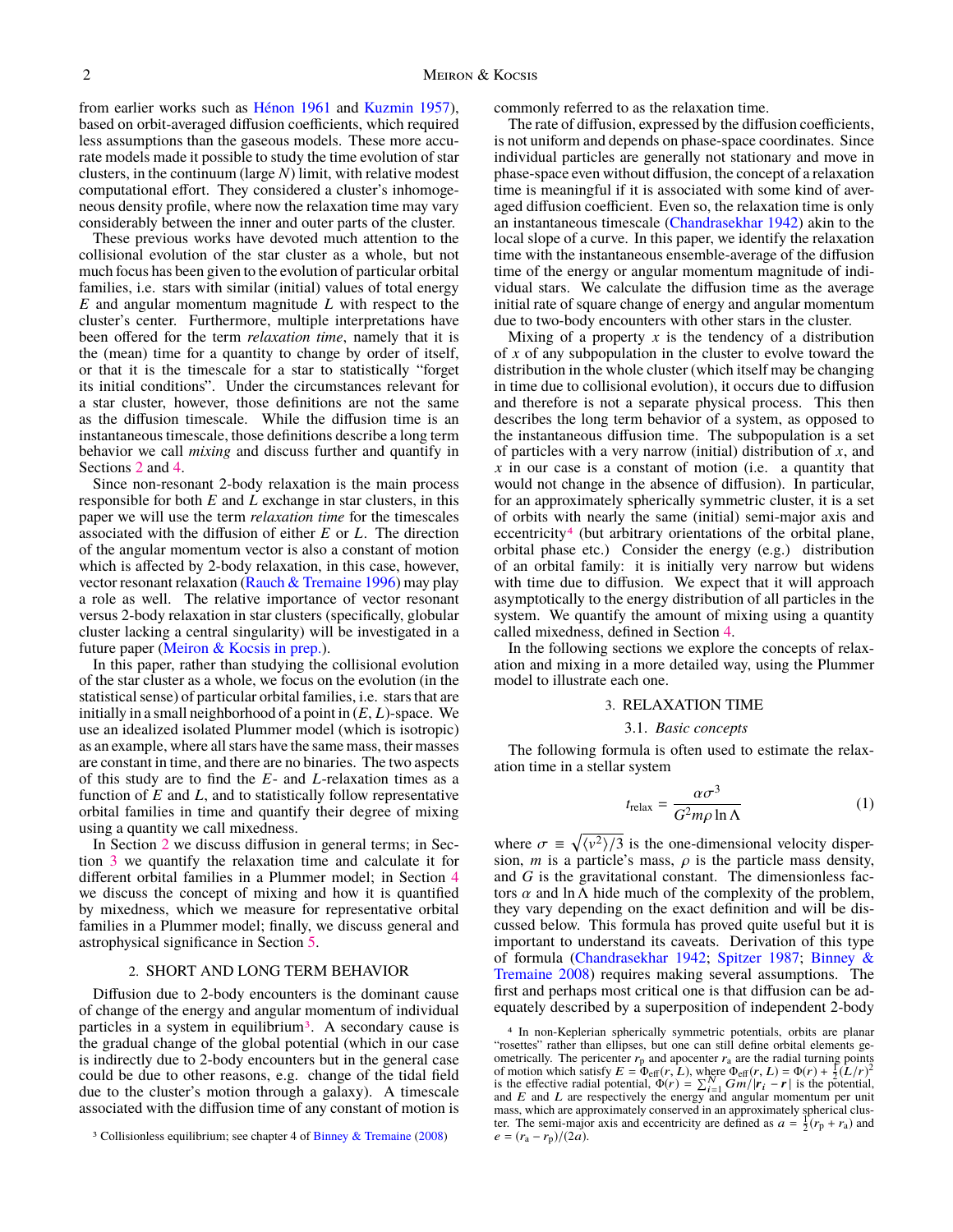interactions. Additional assumptions include the uniform spatial density (which implied the neglect of self-gravity), the isotropy of velocity field, and the that the velocities follow the Maxwell–Boltzmann distribution characterized by  $\sigma$ . Those assumptions are really valid only in a hypothetical infinite and homogeneous medium, where the mean-field gravity is neglected. To apply this to the case of star clusters as an average, global quantity, additional approximations are made, namely that the density is equal to the average density within the halfmass radius  $r_h$ , and that  $\sigma = \beta \sqrt{GmN/r_h}$  (based on the virial theorem, with  $\beta$  an order unity constant). The result is what theorem, with  $\beta$  an order unity constant). The result is what is commonly called the *half-mass relaxation time*

<span id="page-2-2"></span>
$$
t_{\rm rh} = \frac{\gamma}{\ln \Lambda} \sqrt{\frac{N r_{\rm h}^3}{Gm}} = \frac{\gamma N t_{\rm dyn}}{\ln \Lambda} \tag{2}
$$

where  $\gamma = 8\pi\alpha\beta^3/3$ , *N* is the total number of stars in the cluster, and  $t^2 = r^3/GM$  is the dynamical time  $(M = mN)$  is cluster, and  $t_{dyn}^2 \equiv r_h^3/GM$  is the dynamical time ( $M = mN$  is the total cluster mass). [Spitzer](#page-9-0) [\(1987\)](#page-9-0) got a value of  $\gamma = 0.138$ <br>from simple considerations. In the following sections we will from simple considerations. In the following sections we will use *t*rh as a reference time since it is a very simple estimate to make, and despite the many approximations, it retains the correct scaling with the number of particles. Thus, the results discussed throughout this paper are independent of *N*.

[Chandrasekhar](#page-9-8) [\(1942,](#page-9-8) and references therein) proposed a definition for the relaxation time based on energy, leading to an expression of the form of Equation [\(1\)](#page-1-4), where the relaxation time is said to have been reached when the cumulative square change of energy  $(\Delta E)^2$  becomes of the same order as the square of the initial kinetic energy. The average  $\langle (\Delta E)^2 \rangle$  per unit time (the diffusion coefficient) is meticulously calculated by considering the root-mean-square (rms) energy change due to 2-body encounters sampled independently from a homogeneous uniform medium within a given minimum and maximum impact parameter and a Maxwell–Boltzmann velocity imum impact parameter and a Maxwell–Boltzi<br>distribution. This gives  $\alpha = 9/(16\sqrt{\pi}) \approx 0.317$ .<br>The approach taken by Spitzer (1987)<sup>5</sup> and

The approach taken by [Spitzer](#page-9-0)  $(1987)^5$  $(1987)^5$  $(1987)^5$  and [Binney &](#page-9-1) [Tremaine](#page-9-1) [\(2008,](#page-9-1) and references therein) was essentially identical with respect to summing up individual encounters, but they computed the change in velocity components during the encounters, rather than energy. Since as noted above, the medium is approximated as infinite and homogeneous, energy and ve-locity magnitude are interchangeable<sup>[6](#page-2-1)</sup>. The mean change in the parallel component of the velocity  $\Delta v_{\parallel}$ , its square  $(\Delta v_{\parallel})^2$ and the square change of the perpendicular component  $(\Delta v_{\perp})^2$ are calculated per unit time to yield diffusion coefficients. One advantage in this method is that it gives the expression for dynamical friction for free through the so-called drift term  $\langle \Delta v_{\parallel} \rangle$ . Another advantage is that up to second order, the diffusion of coefficients of any quantity (such as energy) can be written as a linear combination of the velocities. We make use of this property to derive the local angular momentum diffusion coefficients in Appendix [A.](#page-9-26) An additional difference to Chandrasekhar's approach is that instead of assuming a foreground velocity distribution equal to the background velocity distribution and averaging over both, these authors more simply substitute a typical value for the velocity for the test star, which gives a value of  $\alpha \approx 0.340$  (the exact value can be written as a complicated expression involving the error function).

The factor  $\ln \Lambda \approx \ln(b_{\text{max}}/b_{\text{min}})$  is the Coulomb logarithm which crops up in the derivation due to the divergence of the integral over impact parameters. This divergence occurs on small scales due to the fact that the small-angle deflection approximation mishandles strong collisions, and on large scale due to the local approximation (i.e. the neglect of inhomogeneity). Chandrasekhar interpreted *b*max as the inter-particle distance, but it was pointed out by [Cohen et al.](#page-9-27) [\(1950\)](#page-9-27) that it should be the order of the size of the system (or the region that contains most of the particles). Due to the uncertainty, in star clusters investigations  $\ln \Lambda$  is generally set to  $\ln(\lambda N)$  where the value of  $\lambda$  could be empirically determined from  $N$ -body simulations [\(Giersz & Heggie](#page-9-28) [1994](#page-9-28) got  $\lambda \approx 0.11$ ).

[Larson](#page-9-29) [\(1970\)](#page-9-29) derives a timescale for the collisional evolution in a substantially different way. His work is based on reorganizing the Fokker–Planck equation as a set of moment equations. The velocity moments, representing different kinds of deviations from a Maxwellian velocity distribution, are shown to decay exponentially with timescales similar (i.e. up to an order unity factor) to the relaxation time defined by Chandrasekhar (Equation [1\)](#page-1-4), with an apparent tendency for the higher moments to relax more slowly than the lower ones.

While Equation [\(2\)](#page-2-2) is a very useful timescale parameter for a star cluster, it hides the very important information of how the diffusion timescale depends on the location within the cluster (e.g. the central regions versus the outskirts). Equation [\(1\)](#page-1-4) is a bit more general and one could in principle substitute for a spherically symmetric star cluster  $\sigma(r)$  and  $\rho(r)$  corresponding to a particular model and obtain an expression for the relaxation time which is a function of radius. This is somewhat an abuse of Equation  $(1)$  as it is derived under the assumption that  $\sigma$  and  $\rho$  are constants and the medium is infinite. Also, this kind of calculation will not yield the dependence on the test star's eccentricity. In the two following subsections, we calculate the relaxation time (for both energy and angular momentum) for each orbital family in a Plummer model by using Chandrasekhar's basic scattering theory, but not making further assumptions apart from the isotropy of the model (which is justified for a Plummer model).

# 3.2. *Methods*

<span id="page-2-3"></span>We calculate the *E* and *L*-diffusion coefficients and the corresponding relaxation timescales for a specific (*E*, *<sup>L</sup>*) orbital family due to stellar scattering using the local diffusion approximation. This amounts to adding up the contributions of incoherent local two-body flyby encounters, assuming that (i) the flyby events have a short duration relative to the orbital timescale and (ii) that the encounters are predominantly local, where the density of scatterers is approximately homogeneous. The changes in *E* and *L* are accumulated incoherently over the unperturbed orbit in the cluster with a given *E* and *L*, and the relaxation times follow from there.

[Rosenbluth et al.](#page-9-30) [\(1957\)](#page-9-30) gave implicit expressions for the average change per unit time of a test particle's velocity components  $\langle \Delta v_i \rangle$ , as well as  $\langle \Delta v_i \Delta v_j \rangle$ , due to 2-body encounters, which depend on the target particle's velocity and the background particles' velocity distribution. Under the assumption of an isotropic velocity field, these expressions could be simplified to yield three useful functions expressing the average change parallel to the original direction of velocity  $\langle \Delta v_{\parallel} \rangle$  as well as the square change in the parallel direction  $\langle (\Delta v_{\parallel})^2 \rangle$  and perpendicular  $\langle (\Delta v_{\perp})^2 \rangle$  to the original velocity vector (note

<span id="page-2-0"></span><sup>5</sup> Both Chandrasekhar and Spitzer give one additional definition each for the relaxation time. The former's is based on the deflection angle rather than energy change, and the latter's is the time-dimensioned constant of the encounter term in the Fokker–Planck equation.

<span id="page-2-1"></span><sup>&</sup>lt;sup>6</sup> If the mean field is spatially homogeneous, the three velocity components are three integrals of motion, which change due to the stochastic fluctuating component of the potential.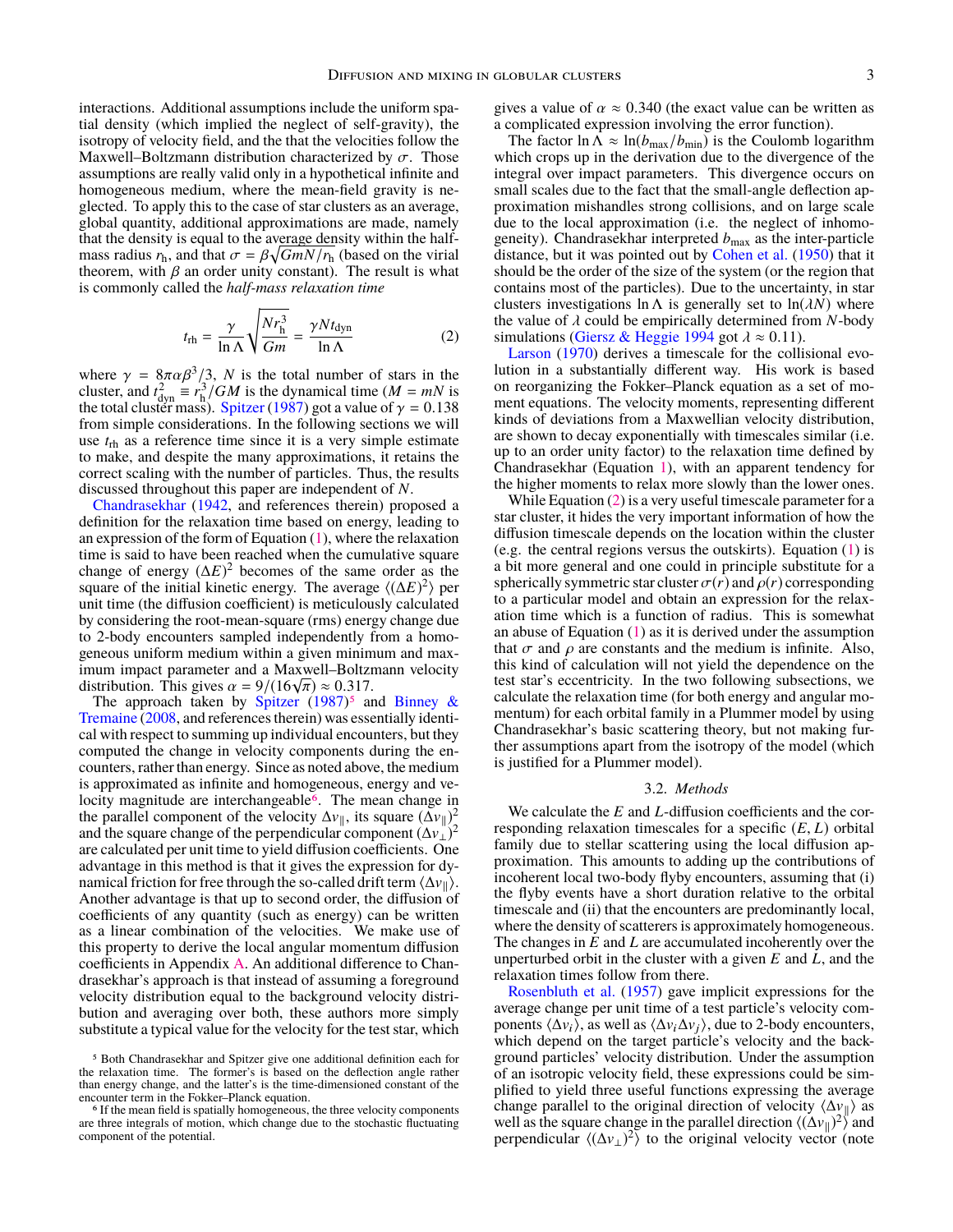that isotropy of the velocity field necessitates  $\langle \Delta v_{\perp} \rangle = 0$ ). Let us remember that these are changes per unit time, despite the notation.

Given these functions, we can express (up to second order) the average square change per unit time of the energy and angular momentum

$$
\left\langle (\Delta E)^2 \right\rangle = v^2 \left\langle (\Delta v_{\parallel})^2 \right\rangle \tag{3}
$$

$$
\langle (\Delta L)^2 \rangle = \frac{r^2}{v^2} \left[ v_t^2 \langle (\Delta v_{\parallel})^2 \rangle + \frac{1}{2} v_r^2 \langle (\Delta v_{\perp})^2 \rangle \right] \tag{4}
$$

where  $r$  is the radial coordinate (the cluster center is at the origin of the coordinate system),  $v_r$  is the velocity component in the radial direction,  $v_t$  is the tangential velocity component, and  $v^2 = v_r^2 + v_t^2$ . Equation [\(3\)](#page-3-0) is very simple to derive: one just needs to remember that due to assumption (i) above (short duration encounters), the potential energy does not change during an encounter, and velocity terms with powers higher than two are neglected [\(Spitzer](#page-9-0) [1987,](#page-9-0) equation 2-51 therein). Equation [\(4\)](#page-3-1), on the other hand, is more difficult to derive. The full derivation is given in Appendix [A.](#page-9-26)

In Appendix [B](#page-10-0) we substitute Rosenbluth's expressions for  $\langle (\Delta v_{\parallel})^2 \rangle$  and  $\langle (\Delta v_{\perp})^2 \rangle$  (both scale linearly with density and are otherwise functions of  $v$  only) and perform orbital averaging. The result is two functions denoted by  $D_{E^2}(E, L)$  and  $D_{L^2}(E, L)$  called the orbitally averaged diffusion coefficients. [Cohn & Kulsrud](#page-9-31) [\(1978\)](#page-9-31) have similarly derived the diffusion coefficients, but instead of *L* they considered the square relative angular momentum and performed orbital averaging under the assumption of Keplerian orbits (see also [Merritt](#page-9-7) [2015\)](#page-9-7).

It is natural to define the relaxation time for any property *x* simply as  $x^2/D_{x^2}$ , but this may lead to strange results. For example, if we defined the *E*-relaxation time as  $E^2/D_{E^2}$ , it would *decrease* from the center of the cluster outward, which goes against the intuition that diffusion is more important in the innermost regions. Further on physical grounds, we may note that the gravitational scattering process, assuming local short-duration encounters, changes the instantaneous velocity directly, hence the instantaneous kinetic energy, while the potential energy with respect to the cluster is fixed. Therefore we define the energy-relaxation time specifically with respect to the average *kinetic* energy for a star on an  $(E, L)$  orbit  $E_k$ . While the kinetic energy is not a constant of motion, its orbital average (by definition) is. Unlike in the Keplerian case where  $\overline{E_k} = |E|$ , in star clusters  $\overline{E_k}$  strongly differs from this result especially in the inner regions of the cluster where it is much smaller than |*E*|. It generally depends on both *E* and *L* through the potential.

A related issue for *L*-relaxation, if it were defined as  $L^2/D_{L^2}$ then any nearly radial orbit would have asymptotically zero relaxation time. Indeed, if the direction of angular momentum vector is nearly a null-vector, its direction physically changes by an arbitrarily high rate for nearly radial orbits due to any finite torque. However, since we are mainly interested in the long term evolution of the magnitude of angular momentum vector, we choose the reference angular momentum to be the maximal (circular) angular momentum *L*<sub>c</sub> corresponding to the given energy of the orbit. Using this definition, the *L*relaxation time is simply proportional to the inverse net torque exerted on the orbit due to two-body encounters, which is finite even for  $L = 0$ . This definition represents an upper limit of the actual angular momentum diffusion time.

<span id="page-3-2"></span><span id="page-3-0"></span>

<span id="page-3-1"></span>Figure 1. Energy diffusion coefficient for a Plummer model, calculated by orbital averaging for each point on a grid in  $(E, L)$  space. The color scale is  $\log_{10} [ND_{E^2}/(\ln \Lambda \langle E^2 \rangle)]$  where N is the number of particles,  $\ln \Lambda$  is the Coulomb logarithm, and  $\langle E^2 \rangle$ ) is the mean square energy of particles in a Plummer model. This normalization guarantees dimensionlessness and independence of the number of particles. The axes are in Hénon units for a Plummer model with virial radius of one Hénon length unit (see text for details).

<span id="page-3-3"></span>

Figure 2. Same as Figure [1,](#page-3-2) but for the angular momentum diffusion coefficient.

Thus, the relaxation times are defined as follows

$$
t_{\text{rx},E} \equiv \overline{E_k}^2 / D_{E^2}
$$
 (5)  

$$
t_{\text{rx}} = L^2 / D_{\text{rx}}
$$
 (6)

$$
t_{\text{rx},L} \equiv L_{\text{c}}^2 / D_{L^2} \tag{6}
$$

Where except  $L_c$  which is only a function of  $E$ , all other variables are functions of both *E* and *L*.

### 3.3. *Results*

<span id="page-3-5"></span>In Figures [1](#page-3-2) and [2](#page-3-3) we present the variation of the diffusion coefficients in  $(E, L)$ -space for a Plummer model (see Appendix [B\)](#page-10-0). The units of *E* and *L* in the figures are given in Hénon units<sup>[7](#page-3-4)</sup> for a Plummer model that is normalized such that

<span id="page-3-4"></span><sup>7</sup> Also known as N-body units, where the model's total mass and the gravitational constant  $G$  are set to unity, and the total energy of the model is set to  $-1/4$ . For a cluster with total mass M and Plummer radius  $r_0$  (specified in whatever physical units), the Hénon energy and angular momentum (per unit mass) units are  $[E] = \frac{3\pi}{16} \frac{GM}{r_0}$  and  $[L] = \sqrt{\frac{16}{3\pi}} GMr_0$ , respectively.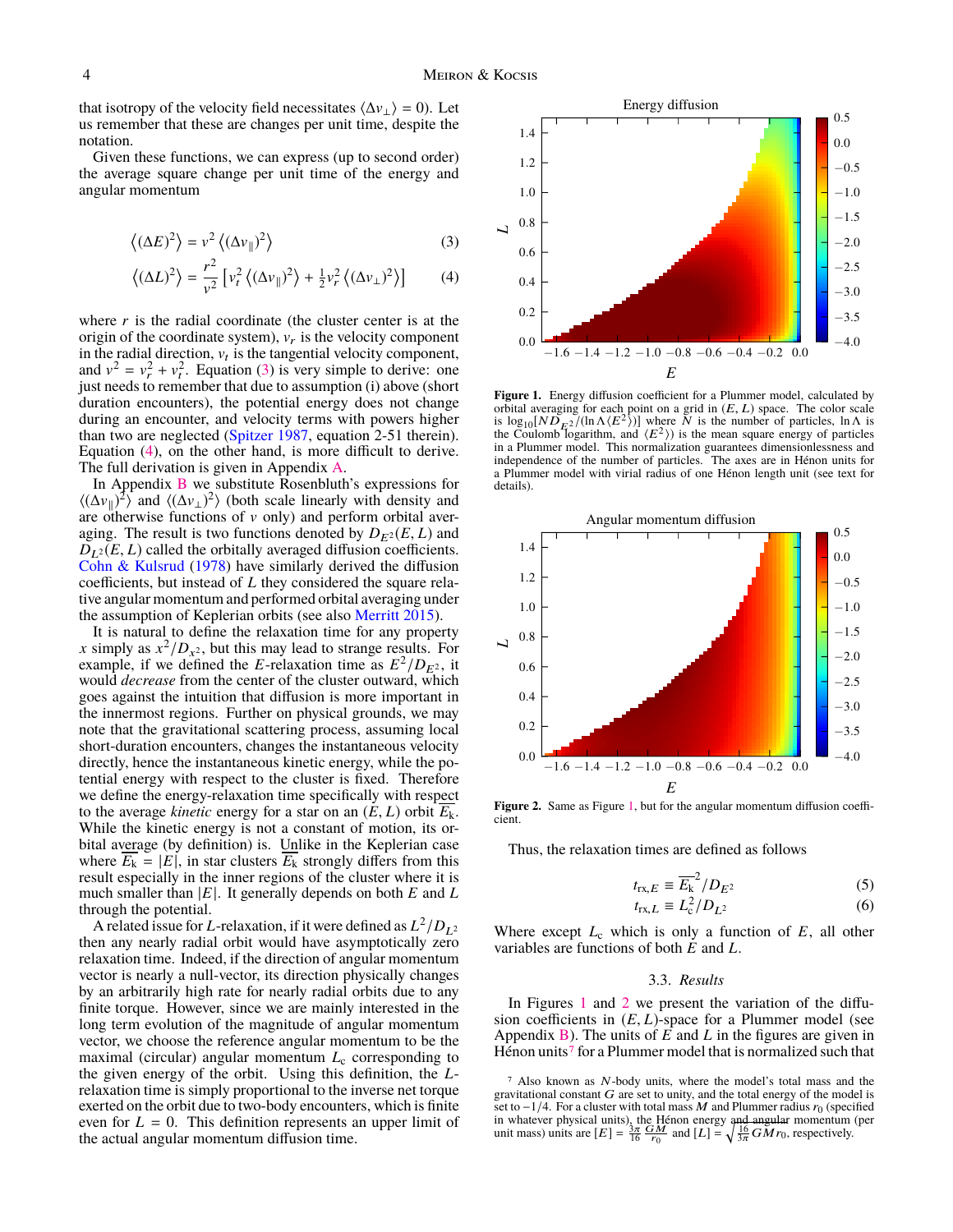<span id="page-4-1"></span>

**Figure 3.** The energy (solid lines) and angular momentum (dashed lines) relaxation times as function of the semi-major axis for different eccentricity cases in a Plummer model. The blue, green, and red lines represent zero, moderate ( $e = 0.5$ ) and high ( $e = 0.99$ ) eccentricity, respectively. The dotted black line represents the analytical approximation in Equation [\(1\)](#page-1-4). The times are normalized by  $t_{\text{rh}}$  (given by Equation [2\)](#page-2-2) while the semi-major is normalized by the half-mass radius.

<span id="page-4-4"></span>

**Figure 4.** The cumulative mass normalized to the total cluster mass (or cumulative number of stars normalized to the total number of stars) with energy (solid line) and angular momentum (dashed line) relaxation times shorter than  $t_{rx}$  in units of  $t_{rh}$ .

its virial radius is unity (giving a Plummer radius of  $3\pi/16$ ). The half-mass radius in this case is  $r_h \approx 0.7686$  Hénon length units. The diffusion coefficients are presented on a logarithmic scale as dimensionless quantities which are independent of the number of particles or choice of Coulomb logarithm. In order to achieve that, we normalize the diffusion coefficients by multiplying them by

$$
\frac{N}{\langle x^2 \rangle \ln \Lambda} \tag{7}
$$

where *x* is either *E* or *L* and  $\langle x^2 \rangle$  indicates its mean square for the entire cluster. We can obtain those cluster averages by performing the appropriate integrals on the distribution function (Equation [B7\)](#page-11-0). In Hénon units for our given model,  $\langle E^2 \rangle = 704/(105\pi^2) \approx 0.68$  and  $\langle L^2 \rangle = 9\pi^2/256 \approx 0.35$ .<br>We can get an analytical approximation of the relaxa

We can get an analytical approximation of the relaxation time as a function of radius by substituting  $\sigma(r)$  and  $\rho(r)$  for a Plummer model in Equation  $(1)$ . These are given by  $(e.g.,)$ [Binney & Tremaine](#page-9-1) [2008\)](#page-9-1)

$$
\sigma^2(r) = \frac{GM}{6r_0} \left[ 1 + \left(\frac{r}{r_0}\right)^2 \right]^{-1/2} \tag{8}
$$

<span id="page-4-3"></span><span id="page-4-2"></span>
$$
\rho(r) = \frac{3M}{4\pi r_0^3} \left[ 1 + \left(\frac{r}{r_0}\right)^2 \right]^{-5/2}
$$
 (9)

It appears as the dotted black line in Figure [3.](#page-4-1) This figure also shows the relaxation times calculated numerically according to Section [3.2](#page-2-3) as a function of semi-major axis for various eccentricity values. The energy and angular momentum relaxation times are represented by the solid and dashed lines, respectively, while the color represents the eccentricity. Circular orbits (blue), intermediate eccentricity of  $e = 0.5$  (green) and high eccentricity of <sup>0</sup>.<sup>99</sup> (red). The relaxation time is normalized by *t*rh given by Equation [\(2\)](#page-2-2) so it is independent of *N* and ln Λ, while the semi-major axis is normalized by the half-mass radius *r*h.

In particular, for a circular orbit with  $a = r<sub>h</sub>$  the energy relaxation time  $t_{rx,E} = 1.2t_{rh}$  while the angular momentum relaxation time  $t_{rx,L} = 4.8t_{rh}$  and the analytical approximation gives <sup>2</sup>.7*t*rh. As noted above, the dependence on *<sup>N</sup>* and ln <sup>Λ</sup> is normalized out of these results by presenting them in units of *t*rh, but the exact numbers do depend on the particular choice of  $\gamma$ , and for the analytical approximation, on  $\alpha$  as well. One may in fact go backward from those results and tune the dimensionless parameters of *t*rh to get a better analytical estimate for a Plummer sphere. Generally, Figure [3](#page-4-1) shows that the approximation using Equations  $(8)$ – $(9)$  overestimates the relaxation time for small *a*. For large *a*, the dependence of both  $t_{\text{rx},L}$  and  $t_{\text{rx},E}$  on *a* is the same as the analytical approximation's dependence on radius (with the exception of  $t_{rx, E}$  in the  $e = 0.99$  case) namely  $\approx r^{7/2}$ . For the highest eccentricity case 0.99 case) namely  $\sim r^{7/2}$ . For the highest eccentricity case shown, the *E*-relaxation time seem to be independent of *a* for shown, the *E*-relaxation time seem to be independent of *a* for  $a \ge r_h$ . For large values of *a*, the analytical approximation underestimates  $t_{\text{rx},L}$  but overestimates  $t_{\text{rx},E}$ . This discrepancy is only ∼ 30% for circular orbits but more than a factor of 10 in the moderately eccentric case.

Figure [4](#page-4-4) shows the cumulative mass with energy (solid line) and angular momentum (dashed line) relaxation times *shorter than t*rx. Half of the stars in the cluster have energy relaxation time shorter than 0.37t<sub>rh</sub>, while 90% have energy relaxation time shorter than <sup>2</sup>.0*t*rh. The corresponding numbers for the angular momentum relaxation time are  $4.7t_{\rm rh}$  and  $58t_{\rm rh}$ , respectively. This shows that the relaxation times are broadly distributed. Angular momentum magnitude diffusion is systematically slower by an order of magnitude than energy diffusion, which is mostly due to our particular definition of diffusion times e.g. normalized to the average kinetic energy and circular angular momentum, respectively.

### 4. MIXING

### 4.1. *Representative regions*

<span id="page-4-5"></span><span id="page-4-0"></span>To investigate mixing in a star cluster, we choose four representative initial orbital families and follow their collisional evolution. These four families specified in Table [1,](#page-5-0) correspond to very small regions in (*E*, *<sup>L</sup>*)-space. In each region, the energy and angular momenta fall between  $E \pm \Delta E$  and  $L \pm \Delta L$ , respectively, and they are centered at semi-major axis and eccentricity given in Table [1.](#page-5-0)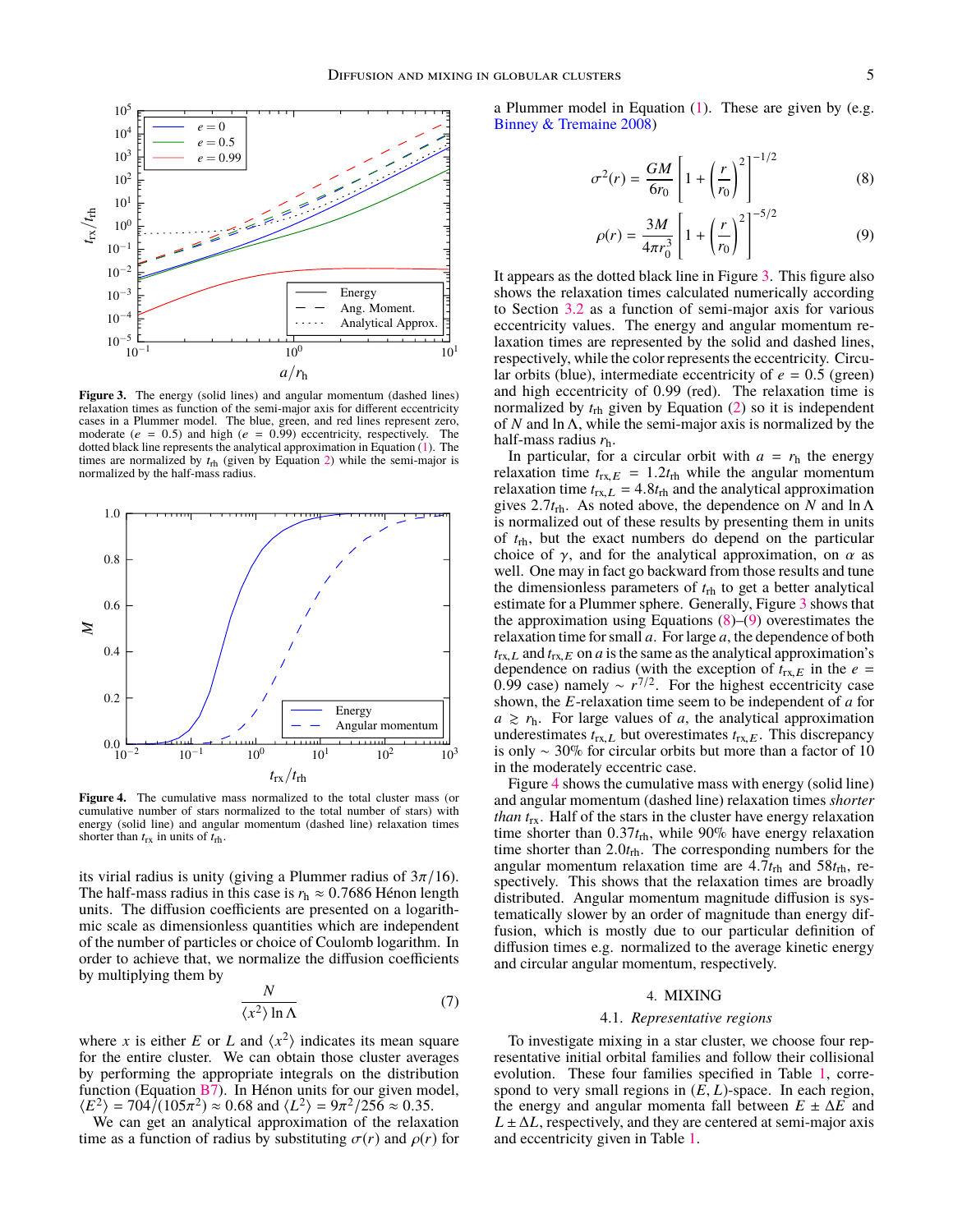#### **Table 1**

<span id="page-5-0"></span>Four representative initial regions of orbits in  $(E, L)$  space examined for mixing in a Plummer model in Section [4.](#page-4-0) The corresponding semi-major axis  $a$  and eccentricity  $e$  for the  $(E, L)$  values are given to one digit accuracy, while in the the case of region  $(IV)$  the spread of eccentricities is larger than in the other regions.  $E$ ,  $L$ , and  $a$  are in Hénon units for a Plummer model with virial radius of one (see text for details). The relaxation times for the energy and angular momentum are calculated according to the procedure described in Section [3.2](#page-2-3) and are given in units of  $t_{\text{rh}}$  (Equation [2\)](#page-2-2).

| Region | E       | L    | ΔΕ   | ΔL   | a   | e        | $t_{\text{rx},E}$ | $t_{\text{rx}}$ , L |
|--------|---------|------|------|------|-----|----------|-------------------|---------------------|
| (I)    | $-1.21$ | 0.16 | 0.01 | 0.01 | 0.2 | 0.5      | 0.1               | 0.8                 |
| (II)   | $-0.78$ | 0.41 | 0.01 | 0.01 | 0.4 | 0.5      | 0.4               | 4.0                 |
| (III)  | $-0.30$ | 0.30 | 0.02 | 0.02 | 1.0 | 0.9      | 0.3               | 83                  |
| (IV)   | $-0.30$ | .20  | 0.02 | 0.02 | .0  | 0.3<br>≲ | 14                | 64                  |

- <span id="page-5-5"></span>(I) represents the inner region, low energy and intermediate (relative) angular momentum particles. The energy range is selected so that approximately 90% of particles have higher energy than the middle of the range, the angular momentum range is selected so that the corresponding eccentricity is around 0.5.
- <span id="page-5-6"></span>(II) represents the intermediate region with the most typical particles in the system, in the sense that the middle of the range is selected close to the geometric median of all  $(E, L)$  values.
- <span id="page-5-2"></span>(III) represents traversing orbits between the outer and inner regions with high energy and low relative angular momentum. The energy range is selected so that approximately 90% of particles have lower energy than the middle of the range, the angular momentum range is selected so that the corresponding eccentricity is around 0.9.
- <span id="page-5-1"></span>(IV) represents the outer region, high energy and high relative angular momentum. It has the same energy range as region [\(III\)](#page-5-2) but the the angular momentum range is selected so that the corresponding eccentricity is lower than 0.3 (in all other regions the semi-major axis as well as the eccentricity have narrow distributions).

In the two following subsections we describe the Monte Carlo simulations we performed, and how we used them to follow the widening of the *E* and *L* probability distributions of particles in these regions in time to investigate the long term collisional behavior.

### 4.2. *Methods*

In order to follow statistically the collisional evolution of the four selected orbital families, we performed a series of simulations using the mocca code (MOnte Carlo Cluster simulAtor; [Giersz et al.](#page-9-32) [2013\)](#page-9-32). This code is based on the orbit-averaged Monte Carlo method of [Hénon](#page-9-33) [\(1971\)](#page-9-33) that was later substantially improved by [Stodółkiewicz](#page-9-34) [\(1986\)](#page-9-34). The basic idea is that changes in each star's energy and angular momentum from one state to the next (successive states of the system are separated by a time step which is a fraction of *t*rh) are computed by randomly selecting the position of the star on its orbit, randomly choosing another star, letting the two interact, and multiplying the effect by an appropriate factor. While mocca is a very sophisticated code, capable of realistically simulating globular clusters including physical effects such as stellar evolution and

accurate integration of few-body subsystems, we turned most of these features off and integrated very basic models using the code's dynamics capabilities only. Our models were 1024 separate particle realizations (with different random seeds) of a Plummer model with 16k particles each  $(k = 1024)$ . The models were evolved for about 10*t*rh.

The relatively large number of models is required since as noted in the previous subsection, we look at very small regions of (*E*, *<sup>L</sup>*)-space. The fraction of particles in these regions is as low as  $5 \times 10^{-4}$  (for region [\(III\)\)](#page-5-2). Thus for an  $N = 16k$ model, only a handful of particles per model have the desired initial *E* and *L* values. We therefore superimpose the particle population at each region from 1024 such simulations. Also, to increase the statistics of the background, we superimpose 64 of these simulations for a total of 1M particles  $(M = 2^{20})$ , at each snapshot. Despite the large number of models, this type of simulation is computationally inexpensive by modern standards, and the whole model set can be run on a desktop computer within less than a day.

### 4.3. *Results*

The top panels of Figure [5](#page-6-0) show the evolution of the energy probability distribution<sup>[8](#page-5-3)</sup> (PDF; left) and angular momentum PDF (right) of the whole system due to collisional relaxation and the gravitational response. The four rows of panels below show the evolution of the four representative regions. In the language of quantum mechanics, those graphs show different projections of the system's propagator, which is the probability amplitude for a particle to transition from one state to another in a given time. For clarity, only four time epochs are shown: the dashed black line represents the initial energy or angular momentum value (the distributions at  $t = 0$  resemble Dirac delta-functions), while the blue, green, red and cyan are respectively the distributions at 0.5, 1, 2, 4 times the half-mass relaxation time defined in Equation [\(2\)](#page-2-2).

In all cases we find that the *E*- and *L*-distribution of each of the four regions asymptotically approach the system's distribution, which is itself slowly changing in time, and thus they mix toward a fully mixed state. To quantify the degree of mixing, we define *mixedness*, denoted *c*, of a subpopulation with respect to  $\boldsymbol{u}$  through the correlation coefficient of its PDF  $p(u)$  with that of the fully mixed configuration  $p_{bg}(u)$ , as

<span id="page-5-4"></span>
$$
c = \frac{\langle p, p_{\text{bg}} \rangle}{\|p\| \|p_{\text{bg}}\|}.
$$
 (10)

Here  $\langle A, B \rangle \equiv \int A(u)B(u) \frac{du}{dx}$  is the scalar product on the space of PDFs and  $||A|| \equiv \sqrt{(A, A)}$ . In this paper we restrict our space of PDFs and  $||A|| \equiv \sqrt{\langle A, A \rangle}$ . In this paper we restrict our attention to mixing in one dimension only. The PDFs are one attention to mixing in one dimension only. The PDFs are one dimensional and are denoted by  $p(E)$  and  $p(L)$ , for energy and angular momentum, respectively. The correlation coefficient between distributions varies between zero and unity.  $c = 0$ represents the completely uncorrelated case, where  $p(u)$  and  $p_{bg}(u)$  are have disjoint support sets (in practice this is the case only when  $p(u)$  is a Dirac delta function).  $c = 1$  represents the

<span id="page-5-3"></span><sup>8</sup> Note that *probability distribution function* is different from the *distribution function* (DF). The latter is defined in such a way that  $f(u)d^3x d^3v$ , where  $u$  is a combination (or several combinations) of the phase space coordinates, is the number of particles (or the mass) inside the 6-dimensional cube of volume  $d^3x d^3y$  around any point  $(x, y)$  in phase space corresponding to  $u$ .<br>In contrast, the  $p(u)du$  (where  $p(u)$ ) is the PDF of some the quantity) is the In contrast, the  $p(u)du$  (where  $p(u)$  is the PDF of some the quantity) is the fraction of particles in the range  $du$  around  $u$  for any  $x$  and  $v$ .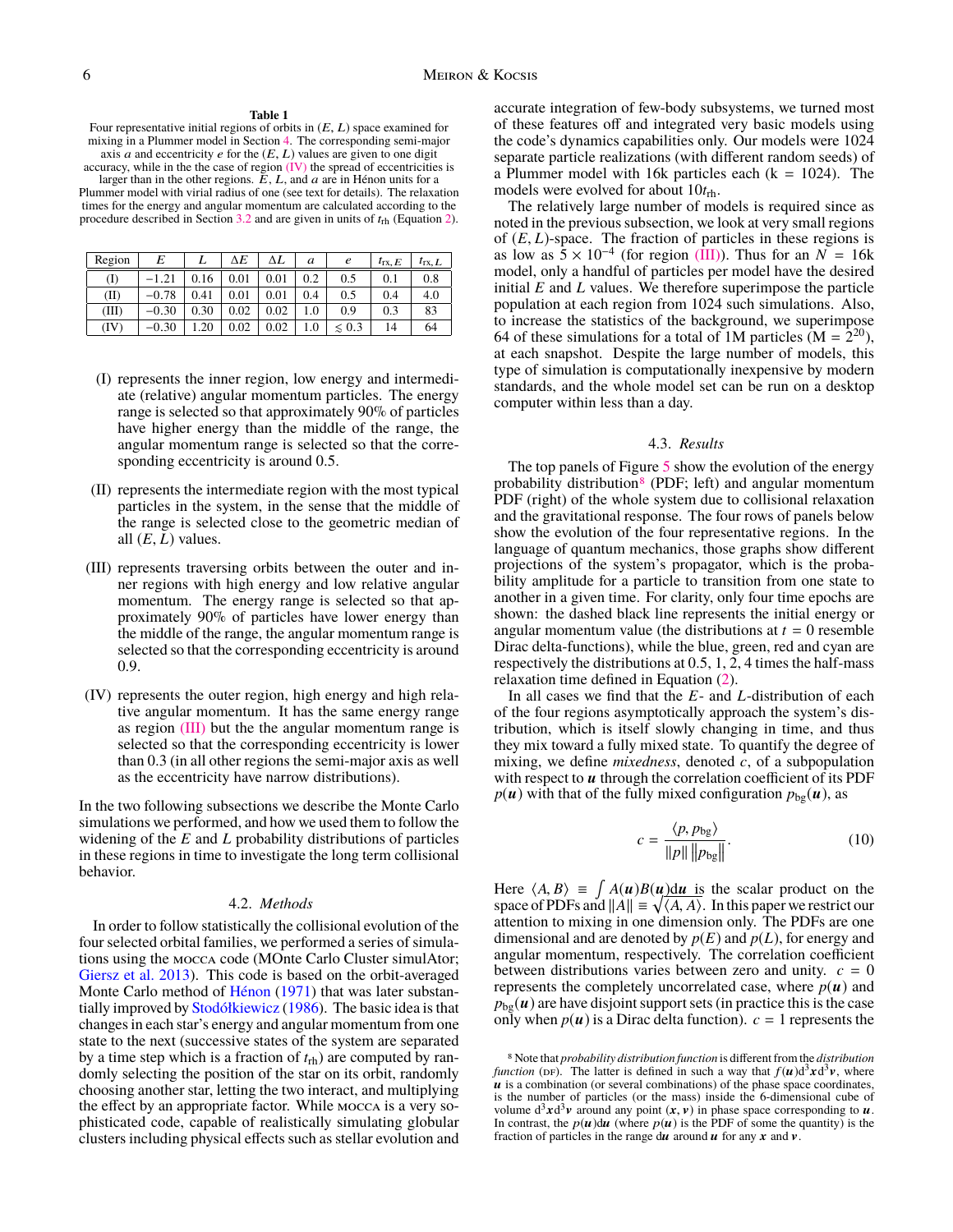<span id="page-6-0"></span>

**Figure 5.** The top panels show the evolution of the energy probability distribution (PDF; left) and angular momentum PDF (right) of the whole system due to collisional relaxation and the gravitational response. The four rows of panels below show the evolution of the four representative regions (see Table [1\)](#page-5-0). For clarity, only four time epochs are shown: the dashed black line represents the initial energy or angular momentum value (the distributions at  $t = 0$  resemble Dirac delta-functions), while the blue, green, red and cyan are respectively the distributions at  $0.5, 1, 2, 4$  times the half-mass relaxation time.

fully correlated case where  $p(u)$  and  $p_{bg}(u)$  are proportional.<sup>[9](#page-6-1)</sup>

The motivation for this definition is based on a stochastic random-walk model of relaxation introduced by [Kocsis &](#page-9-35) [Tremaine](#page-9-35) [\(2015\)](#page-9-35). In that model, each star's actions change randomly in each time step according to a given transition probability function. In that case, it can be shown that the evolution is governed by a linear operator. Decomposing the PDFs of the actions in the orthonormal eigenfunctions of this

 $\tilde{A} \equiv A / ||A||.$ 

linear operator shows that each such mode decays independently exponentially in time with distinct decay constants. There is one mode whose decay constant is zero, which represents the fully mixed steady state distribution. The projection of the PDF on the steady state distribution given by Equation [\(10\)](#page-5-4) is the natural way to define mixedness in such models.

<span id="page-6-1"></span><sup>9</sup> This number also characterizes the distance between the normalized distributions in the sense that  $c = 1 - \frac{1}{2} ||\tilde{p} - \tilde{p}_{bg}||^2$  where the tilde denotes

Estimating *c* from discrete data can be difficult. One has to first estimate the continuous functions  $p$  and  $p_{bg}$  from two discrete sets of values. This could be done by a variety of methods such as kernel density estimation and clustering analysis, most of these have one free parameter or more. Here again we turn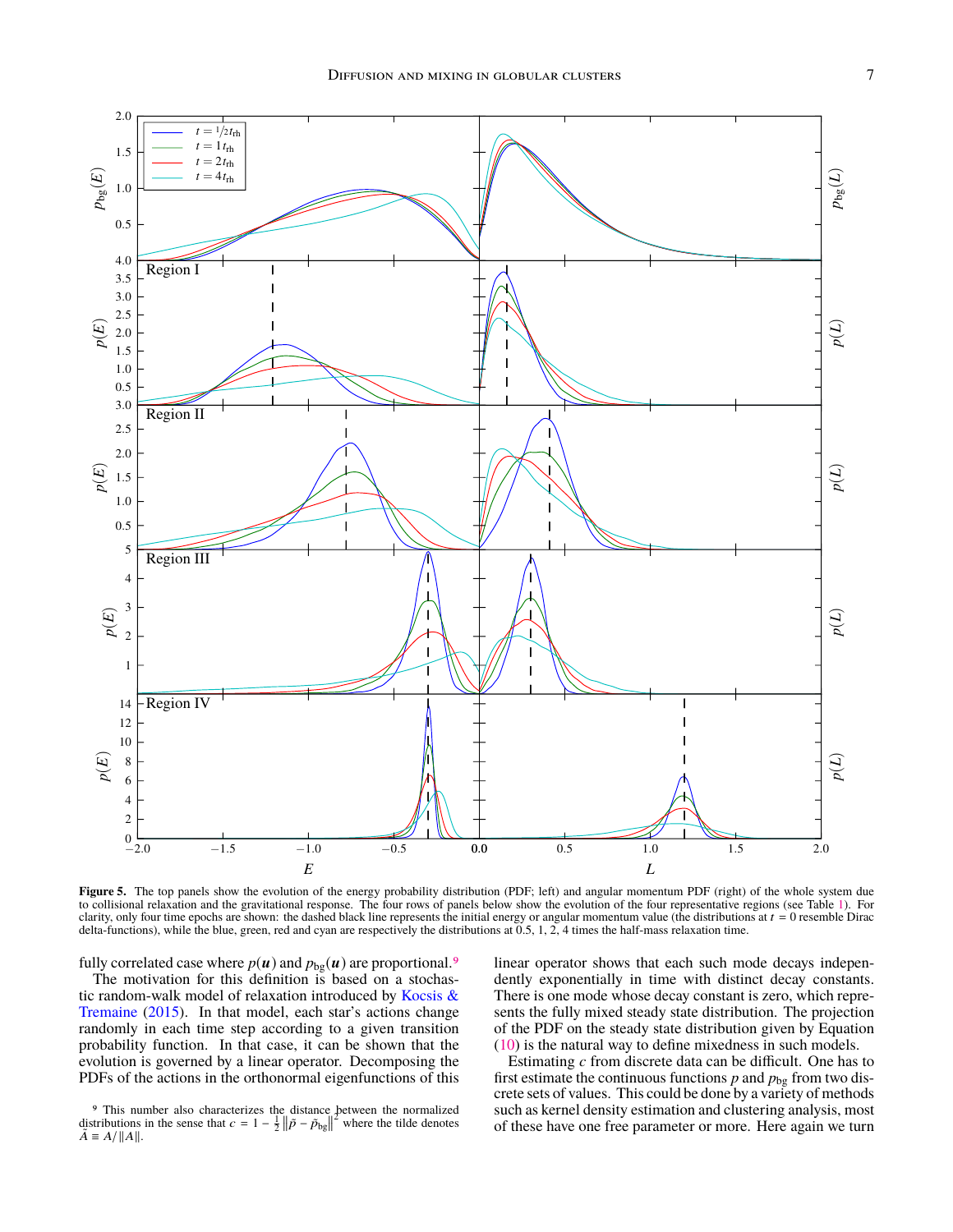<span id="page-7-1"></span>

Figure 6. One minus the energy (left panel) and angular momentum mixedness (right panel) as a function of time of the four representative orbital families in the  $(E, L)$ -space described in Section [4.1.](#page-4-5)

to the simplest approach, in this case data binning (histogram). The freedom in this method is to choose the size and position of all the bins. When the number of data points in both sets is extremely large, it is expected that one can produce smooth and fiducial PDFs (with any reasonable density estimation method), but from numerical experiments we found that the relevant dataset sizes are not large enough. A second problem is that even a small bias in the estimation of *c* may lead to a big systematic error in derivation of a timescale when analyzing the dependence of *c* on time due to the asymptotic approach to unity as the stellar system is evolving toward a fully mixed state. In Appendix [C](#page-12-0) we describe the numerical procedure to estimate *c*.

Figure [6](#page-7-1) shows  $1 - c(E)$  (left panel) and  $1 - c(L)$  (right panel) for the four regions. It is evident that the level of mixedness approaches unity asymptotically exponentially in time. Due to the fact that in any real star cluster the number of particles is finite, and the number of particles in any small region of  $(E, L)$ -space is likewise small, it is expected that the target distribution becomes statistically indistinguishable from the background in a finite amount of time. While the relaxation time is shorter for region  $(I)$ , it is evident that region  $(II)$ mixes earlier than the others both in energy and in angular momentum. Another conclusion from this figure is that the value of  $c(L)$  initially approaches unity faster than  $c(E)$  for regions [\(I\),](#page-5-5) [\(II\),](#page-5-6) and [\(III\).](#page-5-2) The opposite happens for region [\(IV\).](#page-5-1) This may also be in part related to the proximity of the initial *L* values to the system's median. Note that the angular momentum mixedness curve for region [\(II\)](#page-5-6) may be saturating due to the numerical problem with the estimator described above; the relative error in  $1 - c$  may be very large when  $c$ approaches unity.

It is not easy to measure a timescale from the noisy mixedness curves of Figure [6.](#page-7-1) One possibility to do so is to choose a threshold (e.g.  $90\%$  or  $99\%$ ) and define the mixing time as the time at which the curve (or an extrapolation of which) crosses that threshold. Another, way is to assume that the mixedness curves approach unity exponentially, and define the mixing time as the decay time of this exponential function. Indeed, from the left panel we see that for all curves,  $\log_{10}[1 - c(t)]$  is roughly linear after about  $t = 4t_{\text{rh}}$ , moreover and all four curves are roughly parallel, implying a shared

underlying mixing timescale. By fitting  $C$  and  $t_{\text{mix}}$  assuming  $c = 1 - C \exp(-t/t_{\text{mix}})$  we find that the energy mixing time is between  $t_{\text{mix},E} \sim 9t_{\text{rh}}$  (for region [\(I\)\)](#page-5-5) and 15 $t_{\text{rh}}$  (for region [\(III\)\)](#page-5-2). The exact values depend on the time interval where the fit is made, and are constrained to within  $\sim 20\%$ . A similar picture is seen in the right panel regarding the angular momentum. In this case the green curve seems to almost stall (implying very long e-folding time). However this is possibly attributed to the numerical problem mentioned above. The timescale derived for regions [\(I\)](#page-5-5) and [\(III\)](#page-5-2) is  $t_{\text{mix},L} \sim 9t_{\text{rh}}$  and ∼ 20*t*rh for region [\(IV\).](#page-5-1)

# 5. DISCUSSION

# 5.1. *Relaxation*

<span id="page-7-0"></span>In Section [3.3](#page-3-5) we used scattering theory to calculate the energy *E* and angular momentum *L* relaxation times for different orbital families in a Plummer sphere. We showed that the half-mass relaxation time  $t_{\text{rh}}$  (Equation [2\)](#page-2-2) gives a decent estimate for the order of magnitude of the relaxation times for orbits with semi-major axis that equals the half mass radius, and is consistent with the more rigorous calculations (for both *E* and *L*) to within a factor of  $\sim$  5 for mildly eccentric orbits. This number is similarly consistent with the *E*- and *L*-relaxation times of half of the cluster mass within the same factor, as shown in Figure [4.](#page-4-4) Our more rigorous calculations are also based on some assumptions (e.g. isotropic velocity distribution), but importantly attempts taking into account the non-Maxwellian nature of the velocity distribution and the non-uniform spatial density. The distribution function of a Plummer sphere is proportional to  $(-E)^{7/2}$  (the full expression is given in equation  $B7$  in the appendix). By writing the energy at a fixed radius  $r_0$ , we can see that the distribution of velocity magnitudes at any given position is proportional to  $v^2[-v^2-2\Phi(r_0)]^{7/2}$  where  $\Phi(r_0)$  is a negative constant (the potential). This distribution drops to zero at the escape velocity, while the Maxwell–Boltzmann distribution has an infinite tail of high velocities. For circular orbits with  $a > r<sub>h</sub>$ , most of the conditions for the standard approximation are met and Equation [\(1\)](#page-1-4) gives a very good approximation for the energy relaxation despite the somewhat different functional form of the velocity distribution. The discrepancy is most evident for eccentric orbits, and for circular orbits as well when  $a < r_h$ .

Measuring the diffusion coefficients directly from *N*-body simulations is a better way to find the relaxation time as a function of the orbital elements that does not depend on any assumptions. This could in principle be done by measuring the rms change of *E* (or *L*) denoted  $\langle (\Delta E)^2 \rangle$  of particles in a small bin in  $(E, L)$ -space over a short period of time  $\Delta t$ ; the problem however is determining this ∆*t*. The forces acting on a particle are correlated on very short timescales, and it is only on longer timescales that the random walk-like behavior is revealed. However on yet longer timescales, particles starting from a small bin in  $(E, L)$ -space may be scattered throughout this space, and the instantaneous rate of their energy diffusion would be affected by their new  $(E, L)$  values rather than the initial ones, where we are interested in measuring the diffusion rate. This means that  $\langle (\Delta E)^2 \rangle$  as a function of  $\Delta t$  is expected to be quadratic at short time intervals, transition to linear at longer intervals, and saturate to a constant value when the distribution becomes fully mixed. The problem measuring the diffusion coefficients on large values of ∆*t* becomes less severe for large *N* because the longer local relaxation time everywhere means that particles deviate more slowly from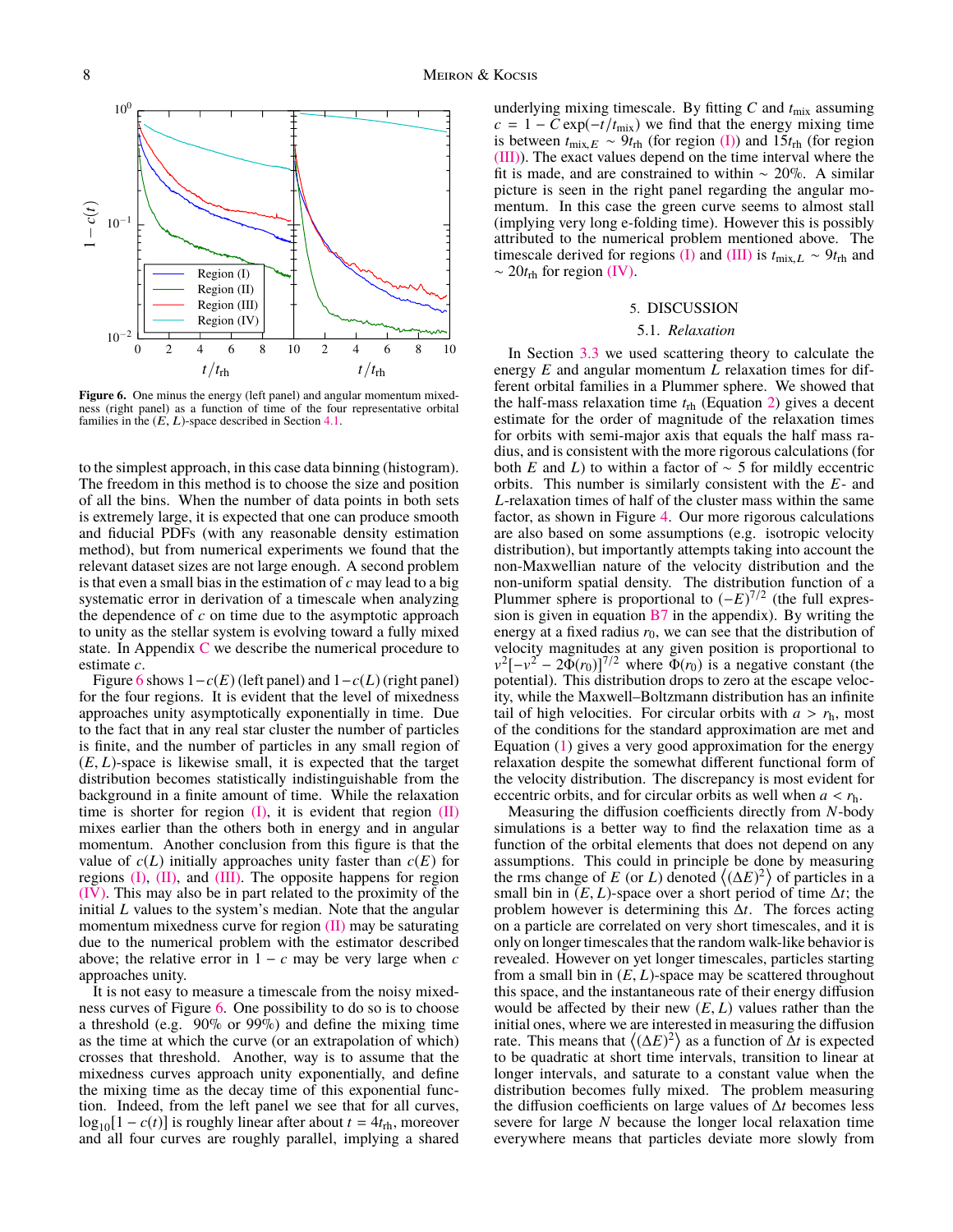their initial position in  $(E, L)$ -space. Furthermore, it is not guaranteed in general that there exists such an intermediate timescale which is long enough for the correlated behavior to disappear but not too long that the energies to scatter too far from the original value. This could be the case for low-*N* systems such as open cluster, where the gravitational field is dominated by finite-number effects, and the mixing time is shorter than the orbital period. In globular clusters, however, this is unlikely to be the case as we have shown.

[Theuns](#page-9-36) [\(1996\)](#page-9-36) directly measured the energy diffusion coefficients, as a function of energy only, in King models from a direct-summation *N*-body simulations of up to 32k particles. He defined individual particles to be in different "states" between two local maxima of the *E*(*t*) curve of each particle, where ∆*E* is defined by the difference between adjacent maxima and  $\Delta t$  is the time interval between them. Doing so for both angular momentum and energy in tandem requires a larger number of particles, but easily achievable with modern computers. [Diemand et al.](#page-9-37) [\(2004\)](#page-9-37) have similarly measured the mean energy relaxation times in the context of cosmological simulations, but instead of as a function of *E*, they considered different radial bins of a Hernquist model. They chose ∆*t* from different considerations, requiring that most particles spend most of the time interval in the same radial bin. Measurement of the diffusion time from astronomical observation is a much bigger challenge. By measuring the positions of young (bright) white dwarfs in the globular cluster 47 Tucanae, [Heyl et al.](#page-9-38) [\(2015\)](#page-9-38) were able to calculate a diffusion rate consistent with a core relaxation time of about ∼ 70 Myr.

The results presented in Section [3.3](#page-3-5) can also be used to roughly estimate the diffusion coefficients (or relaxation times) for the selected orbital families, but it is only meaningful as a sanity check or as a validation of the mocca code. This is because unlike an *N*-body code that needs only assume Newtonian physics and gravity, the mocca code is essentially already programmed with scattering theory. More specifically, it is a statistical way of solving the Fokker–Planck equation, under the additional assumption of spherical spatial symmetry (velocity anisotropy however can be accommodated). Therefore, measuring the diffusion from these results would be circular. Measuring the rate of mixing from these results, however, is meaningful in the sense that it is a result of the long term stochastic behavior which is reasonably-well described by the Fokker–Planck equation. Measuring mixing from an *N*-body simulation may show additional effects not described by the Fokker–Planck equation or the approximate solution provided by mocca. For example, scalar resonant relaxation, if present, could be captured in the mixedness curve of *L*, but this could not be revealed in the present study, which assume spherical symmetry.

### 5.2. *Energy vs. angular momentum*

For processes such as loss cone refilling it is more appropriate to consider  $t_{\text{rx},L}$  which can differ from  $t_{\text{rx},E}$  and  $t_{\text{rh}}$ considerably under most circumstances. We found<sup>[10](#page-8-0)</sup> that the difference at the half-mass radius is only a factor of a few for circular orbits, but is more than an order of magnitude for mildly eccentric orbits. However, comparing the diffusion rates of  $E$  and  $L$  is more difficult than comparing  $t_{rx,E}$  and  $t_{rx,L}$ . The diffusion coefficients cannot be compared directly simply because they have different dimensionality. The diffusion coefficients are converted to relaxation times by choosing

a reference *E* and *L*, but as already discussed in Section [3.2,](#page-2-3) there is some unavoidable arbitrariness to that choice. The statement we can make from the figures in Section [3.3](#page-3-5) is that the kinetic energy diffusion rate is faster than the angular momentum diffusion rate relative the circular angular momentum. The underlying reason can be easily understood by considering an orbit with high eccentricity (e.g. red curves in Figure [3\)](#page-4-1) and large semi-major axis. This orbit, being only weakly bound, has a small kinetic and total energy (with respect to the central potential); being almost radial, it also has small angular momentum (with respect to the circular value for that energy). Changing this orbit's average kinetic energy by its own amount (which should take approximately  $t_{rx,E}$ ), would transform it generally to another weakly bound orbit, with a slightly different semi-major axis. Changing this orbit's angular momentum by the reference angular momentum, the circular angular momentum (which should take approximately  $t_{\text{rx},L}$ ), would transform it from a radial to a circular orbit. This would require many more scatterings, and thus  $t_{\text{rx},L} > t_{\text{rx},E}$ for this kind of orbit and in general.

### 5.3. *Mixing*

Phase mixing occurs on the dynamical timescale for the angles, but mixing of the integrals of motion takes much longer. It has been shown [\(Goodman et al.](#page-9-39) [1993;](#page-9-39) [Hemsendorf & Mer](#page-9-40)[ritt](#page-9-40) [2002\)](#page-9-40) that divergence in this space is exponential on a timescale (i.e. inverse of the Liapunov exponent) proportional to the crossing time, with a factor of  $(\ln \ln N)^{-1}$  leading to an extremely weak dependence on *N*. This derivation makes similar assumptions to that of scattering theory, namely that the interactions between stars are relatively discrete, separate encounters, in other words, incoherent and uncorrelated, and that the spatial distribution is uniform. Mixing in  $(E, L)$ -space is a different aspect of the chaotic nature of the *N*-body problem which describes the statistical spreading of constants of motion due to collisions. We quantified this process by defining *mixedness*, which is a relative measure of the width of the *E* or *L* distribution of a subpopulation with respect to the global population. Quantitatively, it is a measure of the mean (averaging is assumed over different realizations of the initial conditions) correlation coefficient between the PDF starting from a small confined region in (*E*, *<sup>L</sup>*)-space and the PDF of the whole cluster. This is defined on all timescales, and its rate varies in time from very fast initially to a constant. Asymptotically at later times, mixing converges exponentially in time with a characteristic decay timescale. The mixing time scales like the relaxation time(s) with *N* because it is driven by the same physical process of collisional diffusion.

We measured mixedness by conducting Monte Carlo simulations, which necessitated using a statistical estimator on a discrete data set, which has a bias that we attempted to correct which worked to a certain degree (i.e. on long timescales *c* saturates at a value close to unity). Solving the Fokker-Planck equation directly, in both *E* and *L* with two interacting components (background and subpopulation in a certain region) may have possibly resulted in more accurate estimates of the mixedness in some aspects.

Curiously, the determination of the mixing timescale as ∼ 10*t*rh is reminiscent of a result obtained by [Bar-Or et al.](#page-9-9) [\(2013\)](#page-9-9). They derived a timescale for a small initial perturbation superimposed at a specific energy on a system at a steady state, to reach that steady state (mixing in our terminology, although they refer to this as relaxation). They showed that this timescale was equal roughly to ten times the energy diffusion

<span id="page-8-0"></span><sup>10</sup> For single-mass clusters without a central black hole.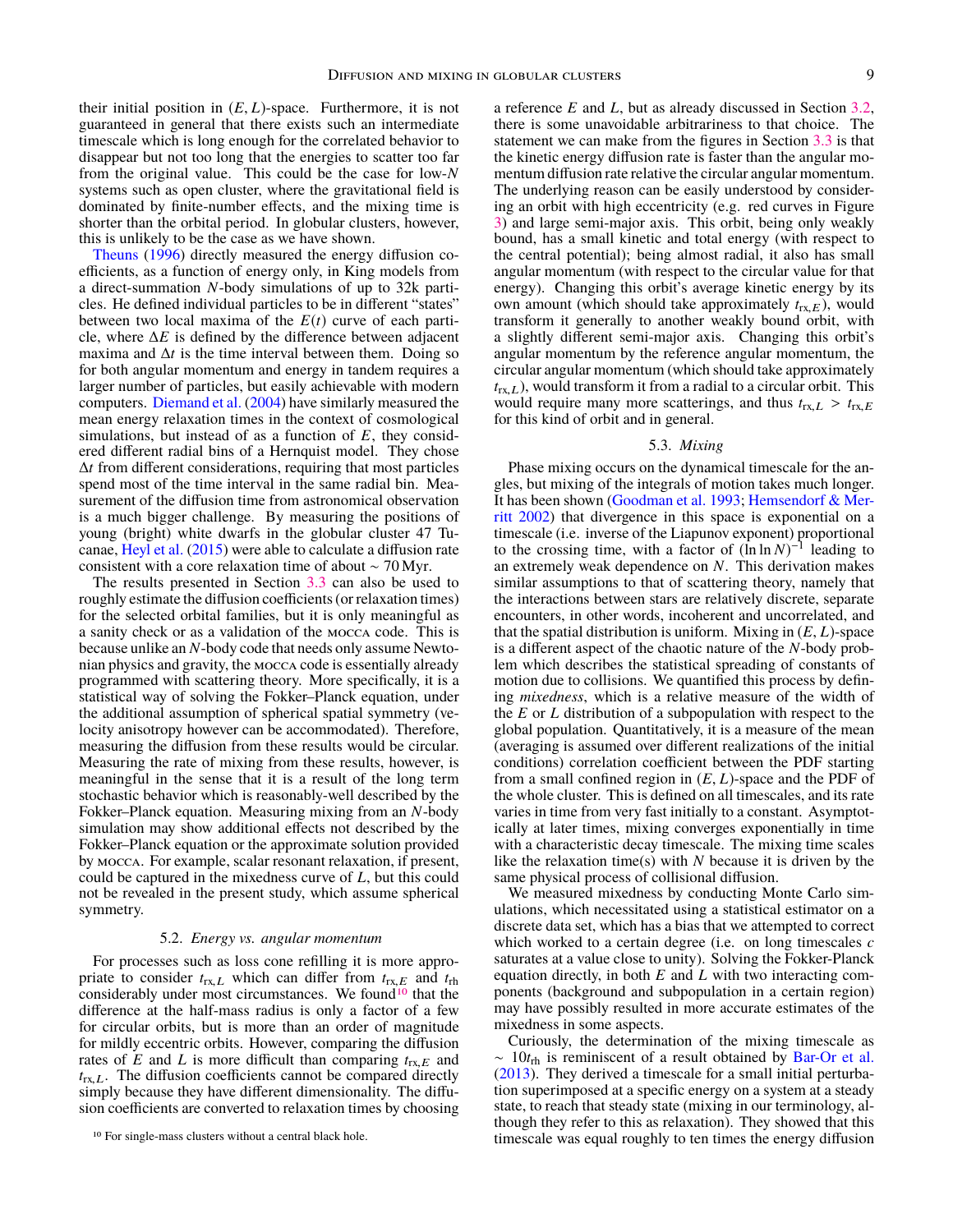time. Despite the fact that they considered a power-law cusp in the galactic center context rather than a Plummer model (which has a flat center) and used very simple Fokker–Planck analysis to derive this, it appears to be consistent with our result (cf. appendix B of [Madigan et al.](#page-9-41) [2011\)](#page-9-41).

We demonstrated the most basic manifestation of mixing using a single-mass population in a self-gravitating Plummer sphere. The adopted definition is applicable to more general systems. In the context of spherical (i.e. globular) star clusters, multiple stellar populations are often observed. This is revealed in both spectroscopic studies which show stellar populations characterized by different chemical abundances [\(Gratton et al.](#page-9-42) [2001;](#page-9-42) [Marino et al.](#page-9-43) [2008;](#page-9-43) [Carretta et al.](#page-9-44) [2009\)](#page-9-44), and photometric studies in which different populations form distinguishable sequences in color–magnitude diagrams [\(Lee](#page-9-45) [et al.](#page-9-45) [1999;](#page-9-45) [Bedin et al.](#page-9-46) [2004;](#page-9-46) [Piotto et al.](#page-9-47) [2007\)](#page-9-47). There is no consensus regarding the formation of such secondary population. The two leading models are ad-hoc formation of the second generation stars from the gas accumulated from the external intergalactic medium, and a minor merger of clusters with an age difference of a few hundred million years (which could be quite rare, see [Lee](#page-9-48) [2015\)](#page-9-48). [Hong et al.](#page-9-49) [2017](#page-9-49) carried out numerical simulations based on these two formation scenarios and found that both of them reproduce the observed radial trend of the ratio between the stellar populations. While the spatial mixing of different populations has been studied [\(Decressin et al.](#page-9-50) [2008;](#page-9-50) [Vesperini et al.](#page-9-51) [2013;](#page-9-51) [Miholics et al.](#page-9-52) [2015;](#page-9-52) [Hénault-Brunet et al.](#page-9-53) [2015\)](#page-9-53), the details of the isolating integrals mixing process may help to distinguish among formation models.

Finally, an important utility for the mixing time is within hybrid collisional-collisionless *N*-body codes. In this kind of scheme, the evolution of a stellar system is computed in such a way that only a fraction of the stars experiences 2-body encounters. In order to fiducially simulate such a system, requires the advance knowledge of how to divide (e.g. in (*E*, *<sup>L</sup>*)-space) the system into collisional and collisionless components and of how long it is possible to simulate before reassigning particles into the two groups (cf. [Meiron et al.](#page-9-54) [in prep.\)](#page-9-54).

We thank Rainer Spurzem for stimulating discussions. We thank the referee, Douglas Heggie, for a thorough review and helpful comments, as well as Jean-Baptiste Fouvry and Jongsuk Hong for their useful feedback. This project has received funding from the European Research Council (ERC) under the European Union's Horizon 2020 research and innovation programme under grant agreement No 638435 (GalNUC) and by the Hungarian National Research, Development, and Innovation Office grant NKFIH KH-125675.

## REFERENCES

- <span id="page-9-57"></span>Aarseth, S. J., Henon, M., & Wielen, R. 1974, A&A, 37, 183
- <span id="page-9-55"></span><span id="page-9-9"></span>Bar-Or, B., & Alexander, T. 2016, [ApJ, 820, 129](http://dx.doi.org/10.3847/0004-637X/820/2/129) Bar-Or, B., Kupi, G., & Alexander, T. 2013, [ApJ, 764, 52](http://dx.doi.org/10.1088/0004-637X/764/1/52)
- 
- <span id="page-9-46"></span>Bedin, L. R., Piotto, G., Anderson, J., et al. 2004, [ApJL, 605, L125](http://dx.doi.org/10.1086/420847)
- <span id="page-9-1"></span>Binney, J., & Tremaine, S. 2008, Galactic Dynamics: Second Edition (Princeton University Press)
- <span id="page-9-44"></span>Carretta, E., Bragaglia, A., Gratton, R. G., et al. 2009, [A&A, 505, 117](http://dx.doi.org/10.1051/0004-6361/200912096) Chandrasekhar, S. 1942, Principles of stellar dynamics
- <span id="page-9-8"></span>
- <span id="page-9-14"></span>Chavanis, P.-H. 2012, [Physica A Statistical Mechanics and its Applications,](http://dx.doi.org/10.1016/j.physa.2012.02.019) [391, 3680](http://dx.doi.org/10.1016/j.physa.2012.02.019) —. 2013, [A&A, 556, A93](http://dx.doi.org/10.1051/0004-6361/201220607)
- <span id="page-9-15"></span>
- <span id="page-9-27"></span><span id="page-9-20"></span>Cohen, R. S., Spitzer, L., & Routly, P. M. 1950, [Physical Review, 80, 230](http://dx.doi.org/10.1103/PhysRev.80.230) Cohn, H. 1979, ApJ
- <span id="page-9-31"></span>Cohn, H., & Kulsrud, R. M. 1978, [ApJ, 226, 1087](http://dx.doi.org/10.1086/156685)
- <span id="page-9-50"></span><span id="page-9-37"></span>Decressin, T., Baumgardt, H., & Kroupa, P. 2008, [A&A, 492, 101](http://dx.doi.org/10.1051/0004-6361:200810275)
- Diemand, J., Moore, B., Stadel, J., & Kazantzidis, S. 2004, [MNRAS, 348,](http://dx.doi.org/10.1111/j.1365-2966.2004.07424.x)
- <span id="page-9-28"></span><span id="page-9-6"></span>
- <span id="page-9-32"></span>
- [977](http://dx.doi.org/10.1111/j.1365-2966.2004.07424.x) Fouvry, J.-B., & Bar-Or, B. 2017, ArXiv e-prints, [arXiv:1712.05862](http://arxiv.org/abs/1712.05862) Giersz, M., & Heggie, D. C. 1994, [MNRAS, 268, 257](http://dx.doi.org/10.1093/mnras/268.1.257) Giersz, M., Heggie, D. C., Hurley, J. R., & Hypki, A. 2013, [MNRAS, 431,](http://dx.doi.org/10.1093/mnras/stt307)
- <span id="page-9-42"></span><span id="page-9-39"></span>
- [2184](http://dx.doi.org/10.1093/mnras/stt307) Goodman, J., Heggie, D. C., & Hut, P. 1993, [ApJ, 415, 715](http://dx.doi.org/10.1086/173196) Gratton, R. G., Bonifacio, P., Bragaglia, A., et al. 2001, [A&A, 369, 87](http://dx.doi.org/10.1051/0004-6361:20010144) Hachisu, I., Nakada, Y., Nomoto, K., & Sugimoto, D. 1978, [Progress of](http://dx.doi.org/10.1143/PTP.60.393)
- <span id="page-9-17"></span><span id="page-9-4"></span>[Theoretical Physics, 60, 393](http://dx.doi.org/10.1143/PTP.60.393) Heggie, D. C. 2014, [MNRAS, 445, 3435](http://dx.doi.org/10.1093/mnras/stu1976)
- <span id="page-9-40"></span>Hemsendorf, M., & Merritt, D. 2002, [ApJ, 580, 606](http://dx.doi.org/10.1086/343027)
- <span id="page-9-53"></span>Hénault-Brunet, V., Gieles, M., Agertz, O., & Read, J. I. 2015, [MNRAS,](http://dx.doi.org/10.1093/mnras/stv675)
- [450, 1164](http://dx.doi.org/10.1093/mnras/stv675) Hénon, M. 1961, Annales d'Astrophysique, 24, 369
- <span id="page-9-33"></span><span id="page-9-22"></span>Hénon, M. H. 1971, Ap&SS, 14,
- <span id="page-9-38"></span>Heyl, J., Richer, H. B., Antolini, E., et al. 2015, [ApJ, 804, 53](http://dx.doi.org/10.1088/0004-637X/804/1/53)
- <span id="page-9-13"></span>Heyvaerts, J. 2010, MNRAS, 407,
- <span id="page-9-49"></span>Hong, J., de Grijs, R., Askar, A., et al. 2017, [MNRAS, 472, 67](http://dx.doi.org/10.1093/mnras/stx1954)
- <span id="page-9-35"></span><span id="page-9-11"></span>Jeans, J. H. 1913, MNRAS Kocsis, B., & Tremaine, S. 2015, [MNRAS, 448, 3265](http://dx.doi.org/10.1093/mnras/stv057)
- 
- <span id="page-9-23"></span>Kuzmin, G. G. 1957, Publications of the Tartu Astrofizica Observatory, 33, 75<br>Larson, R. B. 1970, MNRAS, 147, 323
- <span id="page-9-48"></span><span id="page-9-29"></span>
- <span id="page-9-45"></span>
- <span id="page-9-18"></span>
- <span id="page-9-19"></span>
- <span id="page-9-43"></span><span id="page-9-41"></span>
- Larson, R. B. 1970, [MNRAS, 147, 323](http://dx.doi.org/10.1093/mnras/147.4.323)<br>Lee, J.-W. 2015, [ApJS, 219, 7](http://dx.doi.org/10.1088/0067-0049/219/1/7)<br>Lee, Y.-W., Joo, J.-M., Sohn, Y.-J., et al. 1999, [Nature, 402, 55](http://dx.doi.org/10.1038/46985)<br>Lynden-Bell, D., & Eggleton, P. P. 1980, [MNRAS, 191, 483](http://dx.doi.org/10.1093/mnras/191.3.483)<br>Lynden-Bell, D., & Wood, R. 1968,
- <span id="page-9-10"></span>Maxwell, J. C. 1866, Proceedings of the Royal Society of London, 15, 167
- <span id="page-9-54"></span>Meiron, Y., Berczik, P., & Spurzem, R. in prep.
- <span id="page-9-25"></span><span id="page-9-2"></span>Meiron, Y., & Kocsis, B. in prep. Merritt, D. 2013, Dynamics and Evolution of Galactic Nuclei  $-$ , 2015, ApJ
- <span id="page-9-52"></span><span id="page-9-47"></span><span id="page-9-7"></span>
- Miholics, M., Webb, J. J., & Sills, A. 2015, [MNRAS, 454, 2166](http://dx.doi.org/10.1093/mnras/stv2086) Piotto, G., Bedin, L. R., Anderson, J., et al. 2007, [ApJL, 661, L53](http://dx.doi.org/10.1086/518503) Rauch, K. P., & Tremaine, S. 1996, [New A, 1, 149](http://dx.doi.org/10.1016/S1384-1076(96)00012-7)
- <span id="page-9-24"></span>
- <span id="page-9-30"></span>Rosenbluth, M. N., MacDonald, W. M., & Judd, D. L. 1957, [Physical](http://dx.doi.org/10.1103/PhysRev.107.1) Review, 107
- <span id="page-9-12"></span>Schwarzschild, K. 1924, Stationäre Geschwindigkeitsverteilung im Sternsystem [Fragment], ed. H. Kienle (Berlin: Springer), 94
- <span id="page-9-0"></span>
- <span id="page-9-3"></span>Sippel, A. C., & Hurley, J. R. 2013, [MNRAS, 430, L30](http://dx.doi.org/10.1093/mnrasl/sls044)<br>Spitzer, L. 1987, Dynamical evolution of globular clusters<br>Spitzer, Jr., L., & Shapiro, S. L. 1972, [ApJ, 173, 529](http://dx.doi.org/10.1086/151442)<br>Sridhar, S., & Touma, J. R. 2016, [MNRAS, 458, 4143](http://dx.doi.org/10.1093/mnras/stw543)
- <span id="page-9-56"></span><span id="page-9-16"></span>
- <span id="page-9-36"></span><span id="page-9-34"></span>
- <span id="page-9-51"></span>Vesperini, E., McMillan, S. L. W., D'Antona, F., & D'Ercole, A. 2013, 429, 1913
- <span id="page-9-21"></span><span id="page-9-5"></span>Voigt, H.-H. 1992, Karl Schwarzschild. Collected works. Volume 1. Wang, L., Spurzem, R., Aarseth, S., et al. 2016, [MNRAS, 458, 1450](http://dx.doi.org/10.1093/mnras/stw274)

### APPENDIX

## A. LOCAL DIFFUSION OF ANGULAR MOMENTUM MAGNITUDE

<span id="page-9-26"></span>In this Section we write the mean square change in the angular momentum vector's magnitude during a short encounter as a function of the mean square velocity changes parallel and perpendicular to the original velocity direction. In other words, express  $\langle (\Delta L)^2 \rangle$  as a function of  $\langle (\Delta v_{\parallel})^2 \rangle$  and  $\langle (\Delta v_{\perp})^2 \rangle$ . Since we are only computing the average change during a single short encounter ("local diffusion") our expressions will depend on phase space coordinates (namely  $r$ ,  $v$  and  $v_r$ ). In the next step we will integrate over them to get the orbital averaged coefficients. Also note that we are interested in the square change in the vector's magnitude, *not* the square magnitude of the difference vector, thus  $(\Delta L)^2 \equiv (|\mathbf{L}_2| - |\mathbf{L}_1|)^2$ .

We start by writing the angular momentum vector before the encounter  $L_1 = r \times v_1$ . Since the encounter occurs over a very

Stodółkiewicz, J. S. 1986, Acta Astron., 36, 19 Theuns, T. 1996, MNRA,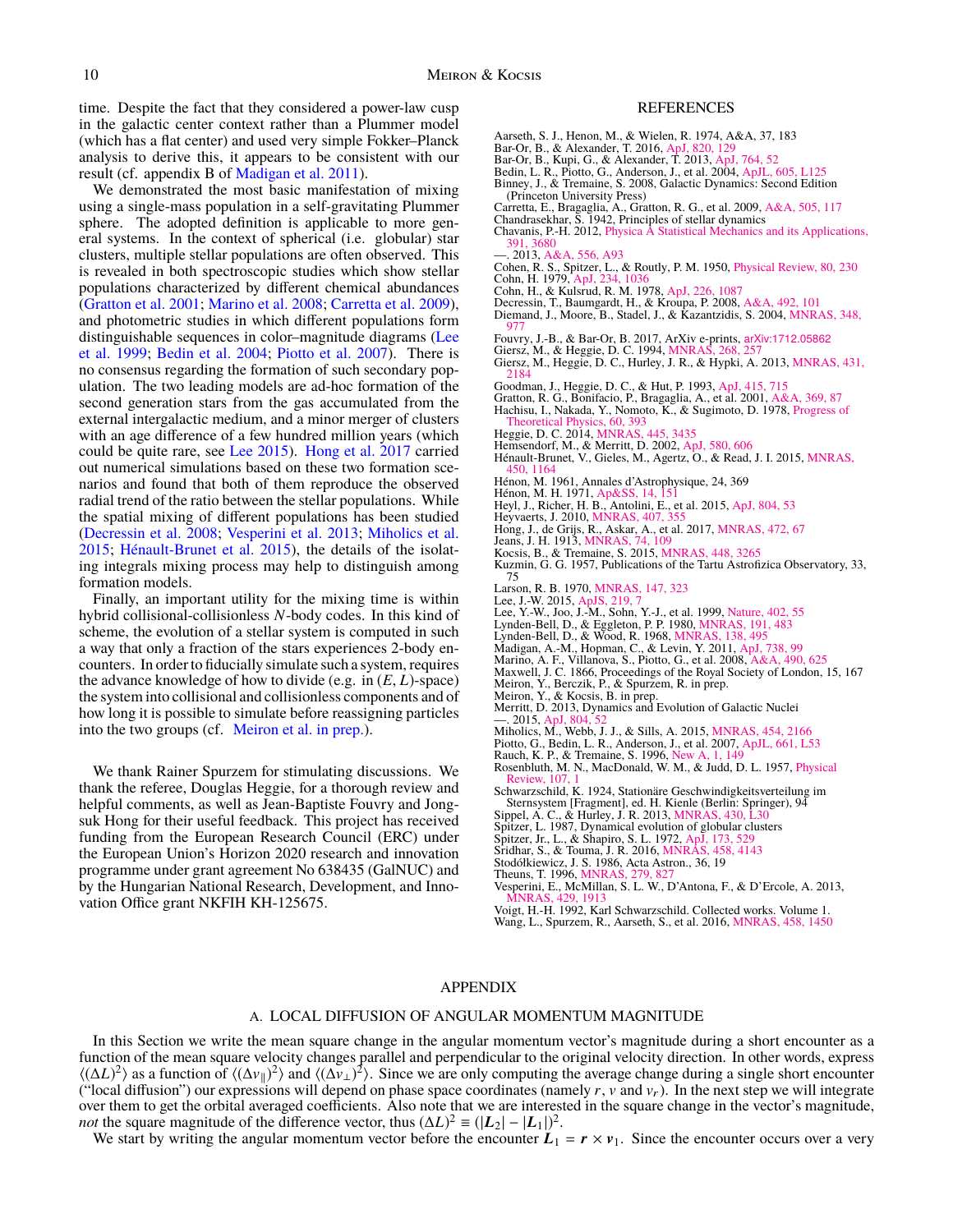short period, r does not change and therefore does not need to be subscripted. After the encounter, the angular momentum vector is  $L_2 = r \times v_2$  with

$$
\mathbf{v}_2 = \mathbf{v}_1 + (\Delta v_{\parallel})\hat{\mathbf{v}}_1 + (\Delta v_{\perp})\hat{\mathbf{u}}_1
$$
 (A1)

where  $\hat{v}_1 = v_1/v_1$  a unit vector in the direction of  $\hat{v}_1$ , and  $\hat{u}_1$  an unknown unit vector perpendicular to it. The new angular momentum following some simple algebra is

$$
L_2 = \left[1 + \frac{(\Delta v_{\parallel})}{v_1}\right] L_1 + (\Delta v_{\perp})(r \times \hat{u}_1)
$$
 (A2)

and its square magnitude:

$$
L_2^2 = \left[1 + \frac{(\Delta v_{\parallel})}{v_1}\right]^2 L_1^2 + (\Delta v_{\perp})^2 |\mathbf{r} \times \hat{\mathbf{u}}_1|^2 + 2 \left[1 + \frac{(\Delta v_{\parallel})}{v_1}\right] (\Delta v_{\perp}) \mathbf{L}_1 \cdot (\mathbf{r} \times \hat{\mathbf{u}}_1).
$$
 (A3)

The last term could be simplified as follows

$$
\boldsymbol{L}_1 \cdot (\boldsymbol{r} \times \hat{\boldsymbol{u}}_1) = (\boldsymbol{r} \times \boldsymbol{v}_1) \cdot (\boldsymbol{r} \times \hat{\boldsymbol{u}}_1) = (\boldsymbol{r} \cdot \boldsymbol{r})(\boldsymbol{v}_1 \cdot \hat{\boldsymbol{u}}_1) - (\boldsymbol{r} \cdot \hat{\boldsymbol{u}}_1)(\boldsymbol{v}_1 \cdot \boldsymbol{r}) = -r^2 u_{1r} v_{1r}
$$
(A4)

where we used that  $v_1 \cdot \hat{u}_1 = 0$  by definition and defined  $v_{1r}$  and  $u_{1r}$  as the radial components of  $v_1$  and  $\hat{u}_1$ , respectively.

We are interested in the quantity

$$
(\Delta L)^2 = (L_2 - L_1)^2 = L_2^2 - 2L_2L_1 + L_1^2
$$
\n(A5)

which contains the parallel and perpendicular velocity changes under a square root in the middle term. Since we only consider in those changes up to second order, we can write the  $L_2$  as a Taylor series. The result is

$$
L_2 = \sqrt{\cdots} = L_1 + \frac{L_1}{v_1} (\Delta v_{\parallel}) - \frac{r^2 v_{1r} u_{1r}}{L_1} (\Delta v_{\perp}) - \frac{1}{2} \left[ \frac{r^4 v_{1r}^2 u_{1r}^2}{L_1^3} - \frac{|\mathbf{r} \times \hat{\mathbf{u}}_1|^2}{L_1} \right] (\Delta v_{\perp})^2
$$
  
+ higher order terms (A6)

and therefore

$$
(\Delta L)^{2} = \frac{L_{1}^{2}}{v_{1}^{2}} (\Delta v_{\parallel})^{2} + \frac{r^{4} v_{1r}^{2} u_{1r}^{2}}{L_{1}^{2}} (\Delta v_{\perp})^{2} - \frac{2r^{2} u_{1r} v_{1r}}{v_{1}} (\Delta v_{\parallel}) (\Delta v_{\perp})
$$
(A7)

We immediately see that the last term does not contribute to the average because  $\langle (\Delta v_{\perp}) \rangle = 0$ . Additionally, since the vector  $\hat{u}_1$ is independent of the change in velocity, the average is (now dropping the subscript 1)

$$
\left\langle (\Delta L)^2 \right\rangle = \frac{L^2}{v^2} \left\langle (\Delta v_{\parallel})^2 \right\rangle + \frac{r^4 v_r^2}{L^2} \left\langle u_r^2 \right\rangle \left\langle (\Delta v_\perp)^2 \right\rangle. \tag{A8}
$$

It is relatively easy to geometrically show that

$$
u_r = \frac{v_t}{v} \cos \beta \tag{A9}
$$

where  $v_t^2 = v^2 - v_r^2$  and  $\beta$  is a random angle. Since  $\langle \cos^2 \beta \rangle = 1/2$  and  $L = rv_t$  we finally get

$$
\left\langle (\Delta L)^2 \right\rangle = \frac{r^2}{v^2} \left[ v_t^2 \left\langle (\Delta v_\parallel)^2 \right\rangle + \frac{1}{2} v_r^2 \left\langle (\Delta v_\perp)^2 \right\rangle \right]. \tag{A10}
$$

This result is in agreement with equation (88) of [Bar-Or & Alexander](#page-9-55) [\(2016\)](#page-9-55) but not in agreement with equation (21) of [Spitzer](#page-9-56) [& Shapiro](#page-9-56) [\(1972\)](#page-9-56). The 1/2 factor in the right term, which comes from the square cosine averaging, is not present there.

# B. ORBITAL AVERAGING

<span id="page-10-0"></span>We finalize the calculation of the diffusion coefficients writing  $\langle (\Delta v_{\parallel})^2 \rangle$  and  $\langle (\Delta v_{\perp})^2 \rangle$  as functions of velocity with the Rosenbluth potentials as substituting into Equations [\(3\)](#page-3-0) and [\(4\)](#page-3-1)

$$
\frac{\langle (\Delta E)^2 \rangle}{\Delta t} = \frac{8\pi \Gamma v^3}{3} \left[ F_4(v) + E_1(v) \right] \tag{B1}
$$

$$
\frac{\langle (\Delta L)^2 \rangle}{\Delta t} = \frac{8\pi \Gamma r^2}{3\nu} \left[ \left( v^2 - \frac{3}{2} v_r^2 \right) F_4(v) + \frac{3}{2} v_r^2 F_2(v) + v^2 E_1(v) \right]
$$
(B2)

where  $\Gamma = 4\pi G^2 m^2 \ln \Lambda$  and

$$
F_n(v) \equiv \int_0^v \left(\frac{v'}{v}\right)^n f(v') \mathrm{d}v' \tag{B3}
$$

$$
E_n(v) \equiv \int_v^\infty \left(\frac{v'}{v}\right)^n f(v') \mathrm{d}v' \tag{B4}
$$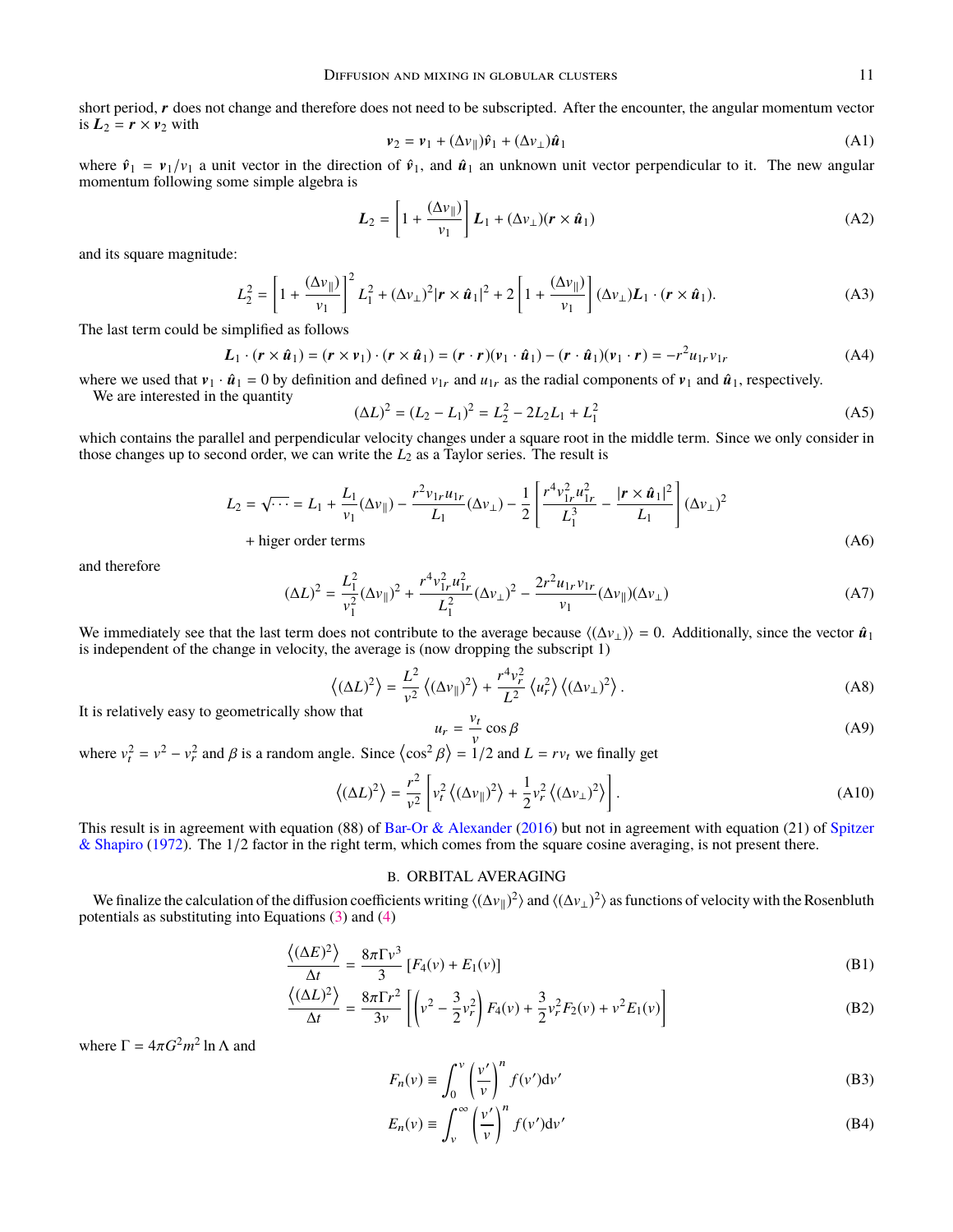are the Rosenbluth potentials. Let us use the fact that  $v'dv' = dE'$  and change the variable of integration to the energy, since *f* for the Plummer model is given as a function of only energy

$$
F_n(E,r) \equiv v^{-n}(E) \int_{\Phi(r)}^E v'^{n-1} f(E') dE'
$$
 (B5)

$$
E_n(E,r) \equiv v^{-n} \int_E^{\infty} v^{m-1} f(E') dE'
$$
 (B6)

given a spherically symmetric potential Φ(*r*) derived from *f* (*E*). For a Plummer model [\(Aarseth et al.](#page-9-57) [1974\)](#page-9-57)

<span id="page-11-2"></span><span id="page-11-1"></span><span id="page-11-0"></span>
$$
f(E) = \frac{24\sqrt{2}}{7\pi^3} \frac{r_0^2 N}{G^5 M^5} (-E)^{7/2}
$$
 (B7)

$$
\Phi(r) = -\frac{GM}{\sqrt{r^2 + r_0^2}}\tag{B8}
$$

where  $r_0$  is the Plummer radius, *M* is the total mass, and *G* the gravitational constant.  $f(E) = 0$  outside the range  $\Phi(0) < E < 0$ . Note that we write the distribution function such that  $\int f d^3x d^3y = N$ , often it is normalized to the total mass, rather than number of particles.

We can forget about the velocity dependence because both the total velocity and its radial component can be written as functions of *<sup>E</sup>*, *<sup>L</sup>* and *<sup>r</sup>*. The relations are

<span id="page-11-3"></span>
$$
v = \sqrt{2\left[E - \Phi(r)\right]}
$$
 (B9)

$$
v_r = \sqrt{2\left[E - \Phi(r)\right] - L^2/r^2}
$$
\n(B10)

and similarly  $v'$  relates to  $E'$  in Equations [\(B5\)](#page-11-1) and [\(B6\)](#page-11-2).

Now that the local diffusion coefficients are in a form where the only phase-space co-ordinate they depend on is *r*, we can proceed to the orbital averaging for fixed *E* and *L*. The Rosenbluth potentials (only *E*1, *F*<sup>2</sup> and *F*<sup>4</sup> are needed) are tabulated for the given *E* and radii between the pericenter  $r_p$  and the apocenter  $r_a$  (which are also functions of *E* and *L*). The orbit-averaging integrals are [\(Spitzer](#page-9-0) [1987,](#page-9-0) chapter 2b)

$$
D_{E^2}(E,L) = \frac{2}{P_r} \int_{r_p}^{r_a} \frac{\langle (\Delta E)^2 \rangle}{\Delta t} \frac{dr}{v_r}
$$
(B11)

$$
D_{L^2}(E,L) = \frac{2}{P_r} \int_{r_p}^{r_a} \frac{\langle (\Delta L)^2 \rangle}{\Delta t} \frac{\mathrm{d}r}{v_r} \tag{B12}
$$

where  $P_r$  is the radial orbital period (in rosette-type orbits, this is not the same as the angular period). To numerically perform the integrals,  $v_r$  from Equation [\(B10\)](#page-11-3) is substituted, and we solve the potential to find  $r_p$ ,  $r_a$  and  $P_r$  for these values of *E* and *L*.

For circular orbits  $v_r = 0$  and there is no need to perform orbital averaging as r and v are constant along the orbit. The result is

$$
D_{E^2} = \frac{8\pi\Gamma v^3}{3} \left[ F_4(E, r) + E_1(E, r) \right]
$$
 (B13)

$$
D_{L^2} = \frac{r^2}{v^2} D_{E^2}
$$
 (B14)

The energy and circular velocity are related as follows to the radius

$$
E = \frac{1}{2}r\Phi'(r) + \Phi(r) \tag{B15}
$$

$$
v = \sqrt{r\Phi'(r)}\tag{B16}
$$

where  $\Phi'(r)$  is the gradient of the potential in the radial direction. The functions  $E_1$  and  $F_4$  still need to be evaluated as before (albeit at a single point), because they represent scattering contribution from the field particles, not orbital averaging.

### B.1. *Numerical integration*

The radial velocity  $v_r$  in the denominator in the orbital average integrals approaches zero at the apsides, causing the integrands to diverge at the integration limits. Despite the finiteness of the integrals, this poses a numerical problem which is mitigated as follows. A reasonable approximation could be made by writing the reciprocal of the problematic term as a Taylor series around